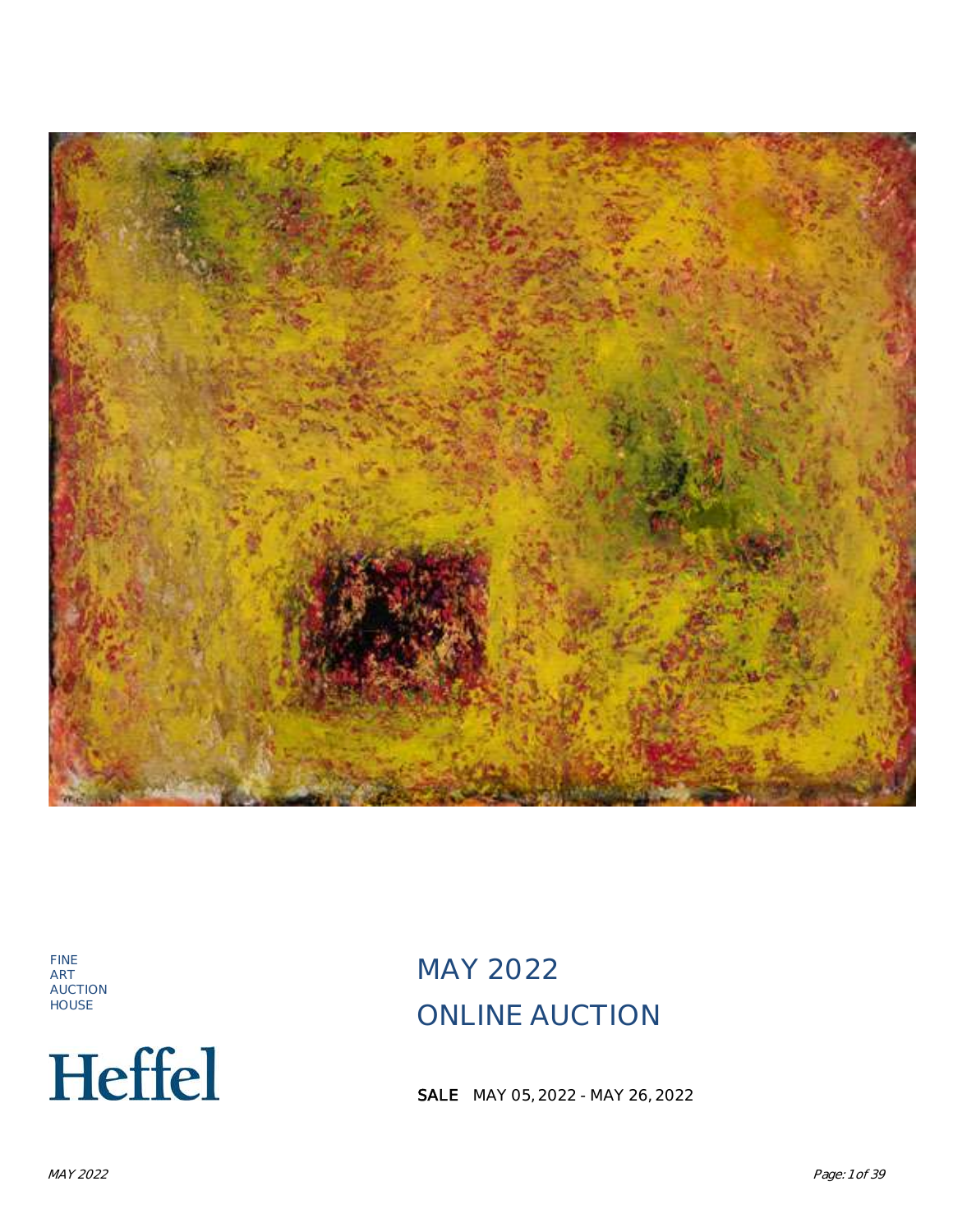









001 Molly Joan Lamb Bobak Skaters on the Saint John River, Fredericton

oil on board 15 x 21 in, 38.1 x 53.3 cm ESTIMATE: \$20,000 - 25,000

002 Bobbie Burgers Untitled: Blues

acrylic on canvas 84 x 48 in, 213.4 x 121.9 cm ESTIMATE: \$15,000 - 25,000

003 John Graham Coughtry Rojo

oil on canvas 84 x 72 in, 213.4 x 182.9 cm ESTIMATE: \$40,000 - 60,000

004

Joseph Hector Yvon (Joe) Fafard Morris Sonorous

bronze table with glass top 33 3/4 x 18 x 18 in, 85.7 x 45.7 x 45.7 cm ESTIMATE: \$10,000 - 15,000

005 Joseph Hector Yvon (Joe) Fafard Clarence V

bronze sculpture 29 x 17 1/2 x 13 1/2 in, 73.7 x 44.5 x 34.3 cm ESTIMATE: \$8,000 - 12,000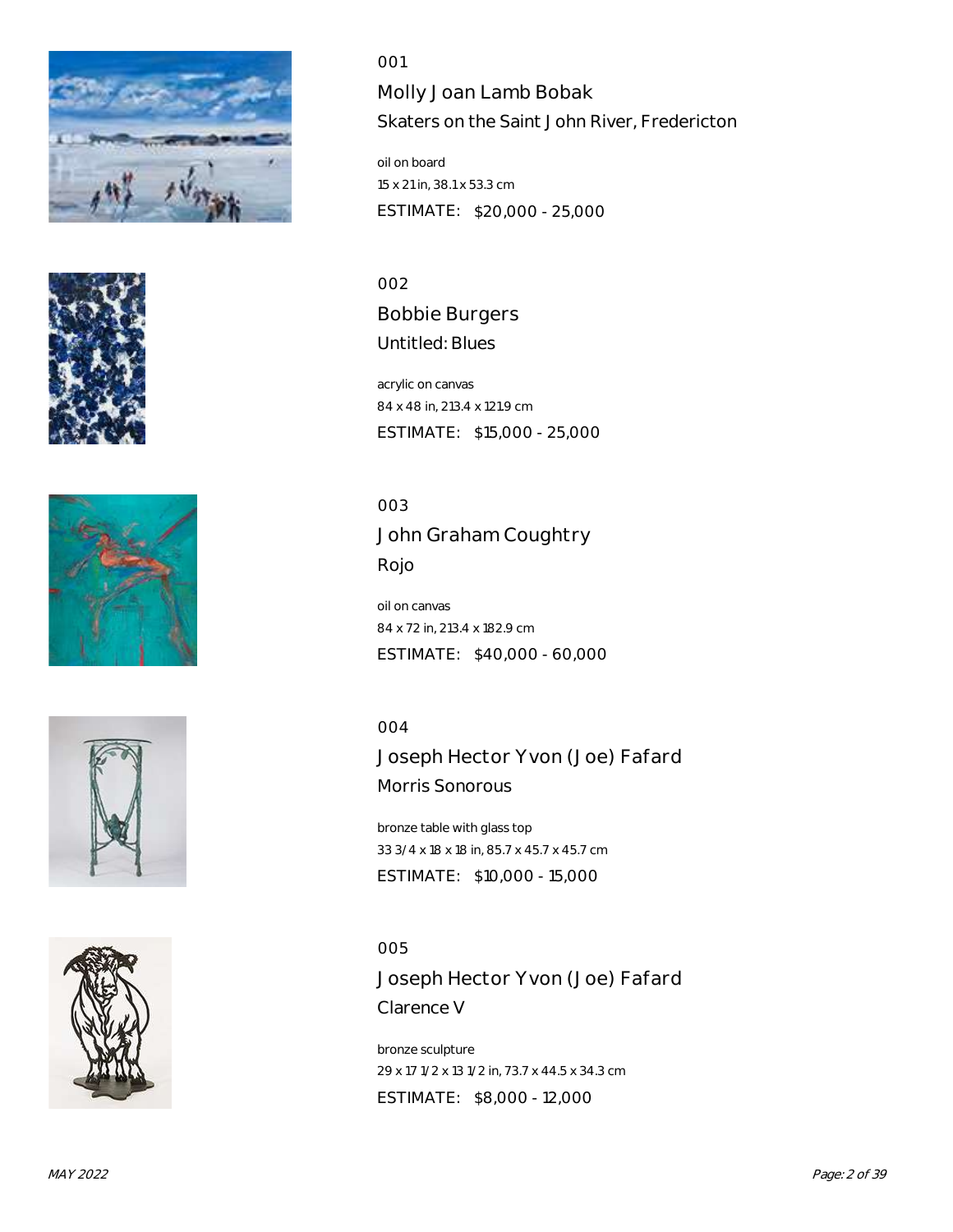









Agatha (Gathie) Falk Pieces of Water: 18.7% Interest Rate

oil on canvas 78 x 66 in, 198.1 x 167.6 cm ESTIMATE: \$10,000 - 15,000

#### 007

Agatha (Gathie) Falk Pieces of Water: Bobbie Sands

oil on canvas 78 x 66 in, 198.1 x 167.6 cm ESTIMATE: \$10,000 - 15,000

#### 008

Marc-Aurèle Fortin Montreal Street from Ste. Helene's Island

watercolour on paper 22 1/4 x 28 in, 56.5 x 71.1 cm ESTIMATE: \$15,000 - 25,000

# 009

Charles Gagnon La ferme de A.T. Décédé

oil on canvas 36 x 46 in, 91.4 x 116.8 cm ESTIMATE: \$30,000 - 50,000

#### 010

Edward William (Ted) Godwin Shuswap Summer

oil on linen 81 1/8 x 94 3/4 in, 206.1 x 240.7 cm ESTIMATE: \$15,000 - 20,000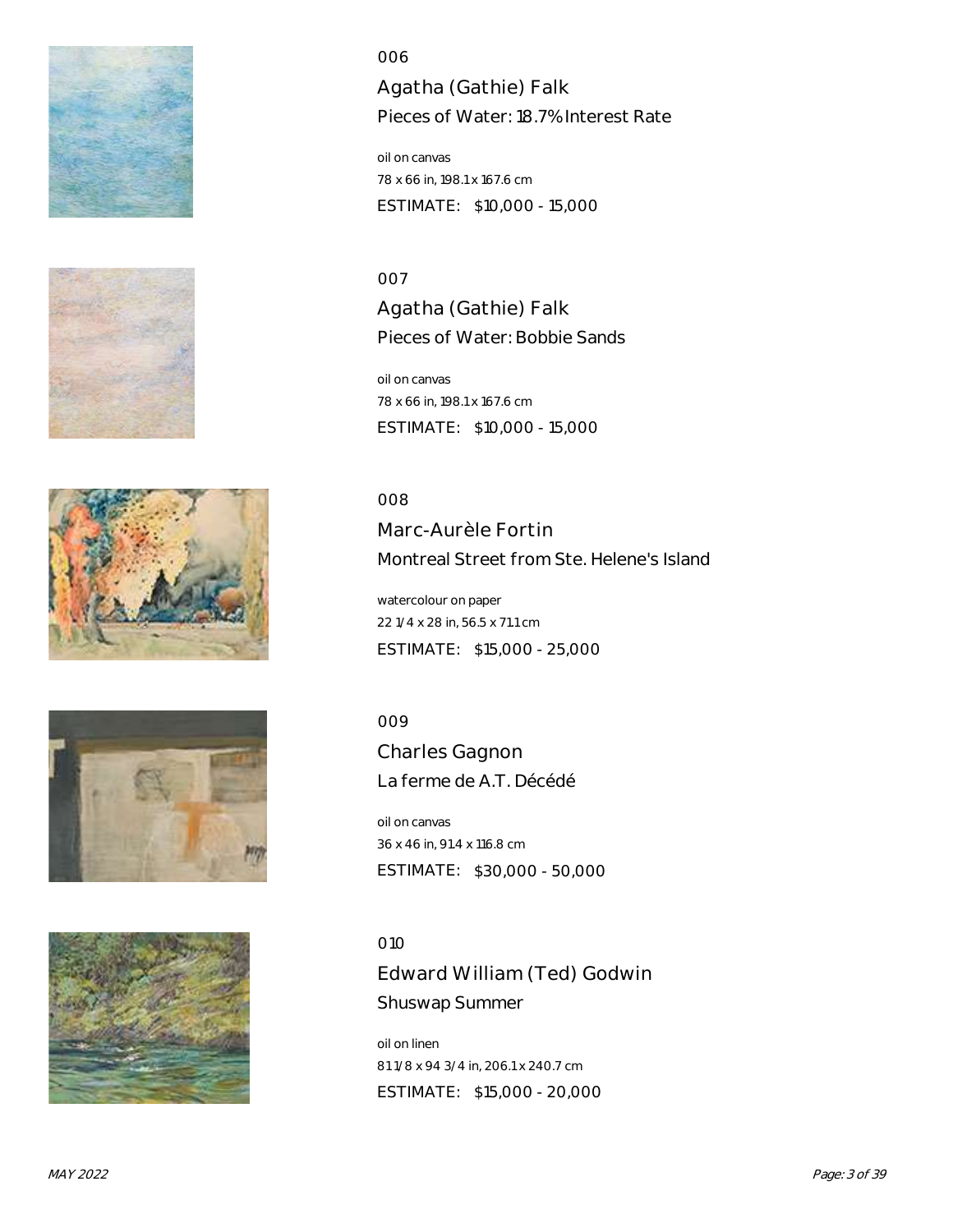







# Betty Roodish Goodwin

Not high but high enough - high enough. But the moment came when to-gether they went down into the same trouph [sic] and in this trough they finally met

mixed media and collage on Mylar 37 x 27 3/4 in, 94 x 70.5 cm ESTIMATE: \$8,000 - 10,000

012 Ted Harrison Old Miners Cabin

acrylic on canvas 20 x 16 in, 50.8 x 40.6 cm ESTIMATE: \$10,000 - 15,000

013

Stanley Clifford Hunt Hok-Hok Mask

cedar wood, cedar bark, string, paint 47 x 11 x 132 in, 119.4 x 27.9 x 335.3 cm ESTIMATE: \$12,000 - 16,000

014

Stanley Clifford Hunt Crooked Beak Mask

cedar wood, cedar bark, string, paint 49 x 38 x 11 in, 124.5 x 96.5 x 27.9 cm ESTIMATE: \$8,000 - 12,000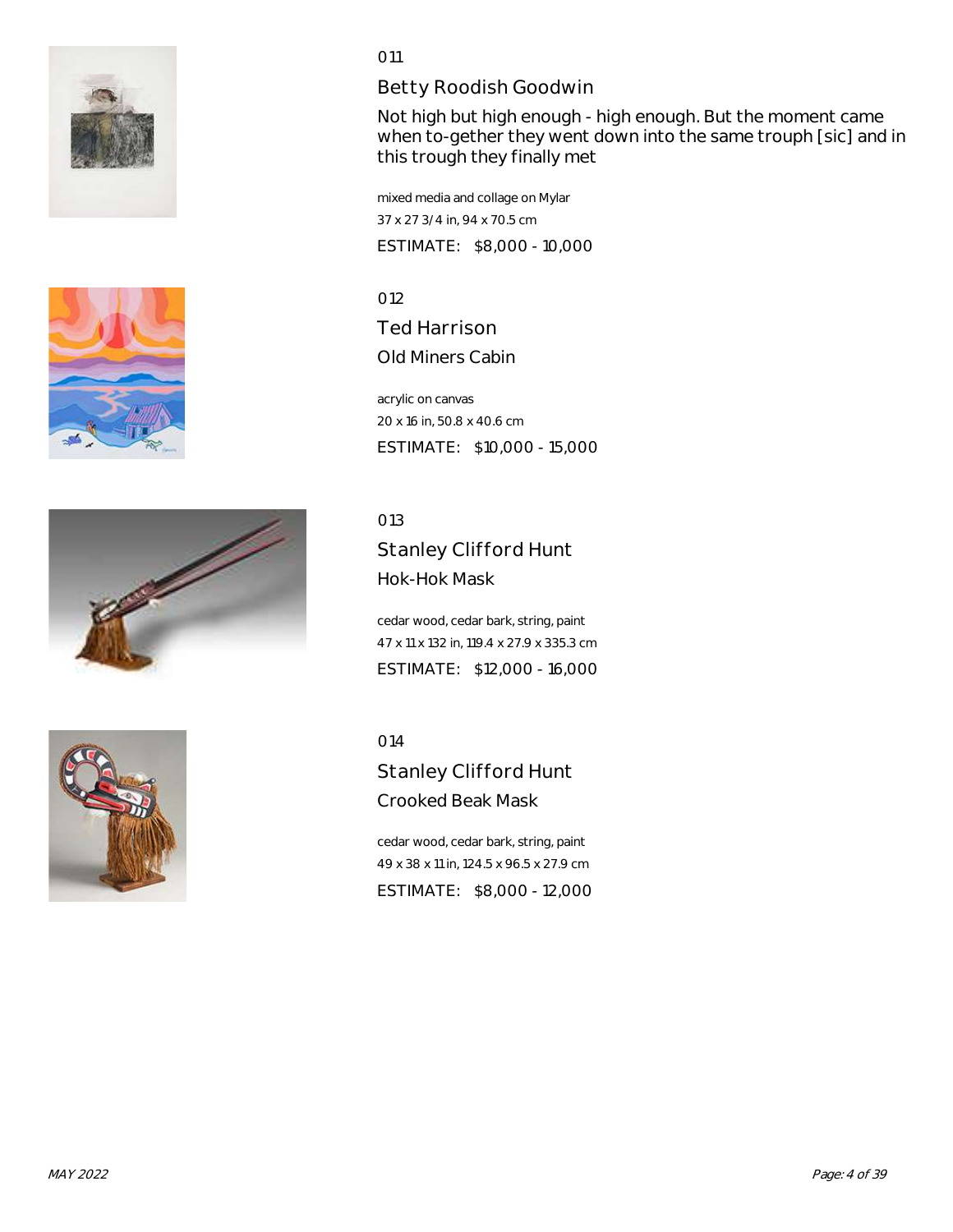









# Stanley Clifford Hunt Raven Mask

cedar wood, cedar bark, string, paint 42 x 48 x 11 in, 106.7 x 121.9 x 27.9 cm ESTIMATE: \$8,000 - 12,000

# 016

Jacques Hurtubise Flamingo Ming

acrylic on canvas (diptych) 24 x 40 in, 61 x 101.6 cm ESTIMATE: \$10,000 - 12,000

017 Gershon Iskowitz Northern Lights #7

oil on canvas 33 x 38 in, 83.8 x 96.5 cm ESTIMATE: \$10,000 - 15,000

018

Gershon Iskowitz Northern Lights #23

oil on canvas 45 x 39 in, 114.3 x 99.1 cm ESTIMATE: \$12,000 - 16,000

019

Jean-Paul Jérôme Méditerranée

acrylic on canvas 56 1/4 x 72 in, 142.9 x 182.9 cm ESTIMATE: \$20,000 - 25,000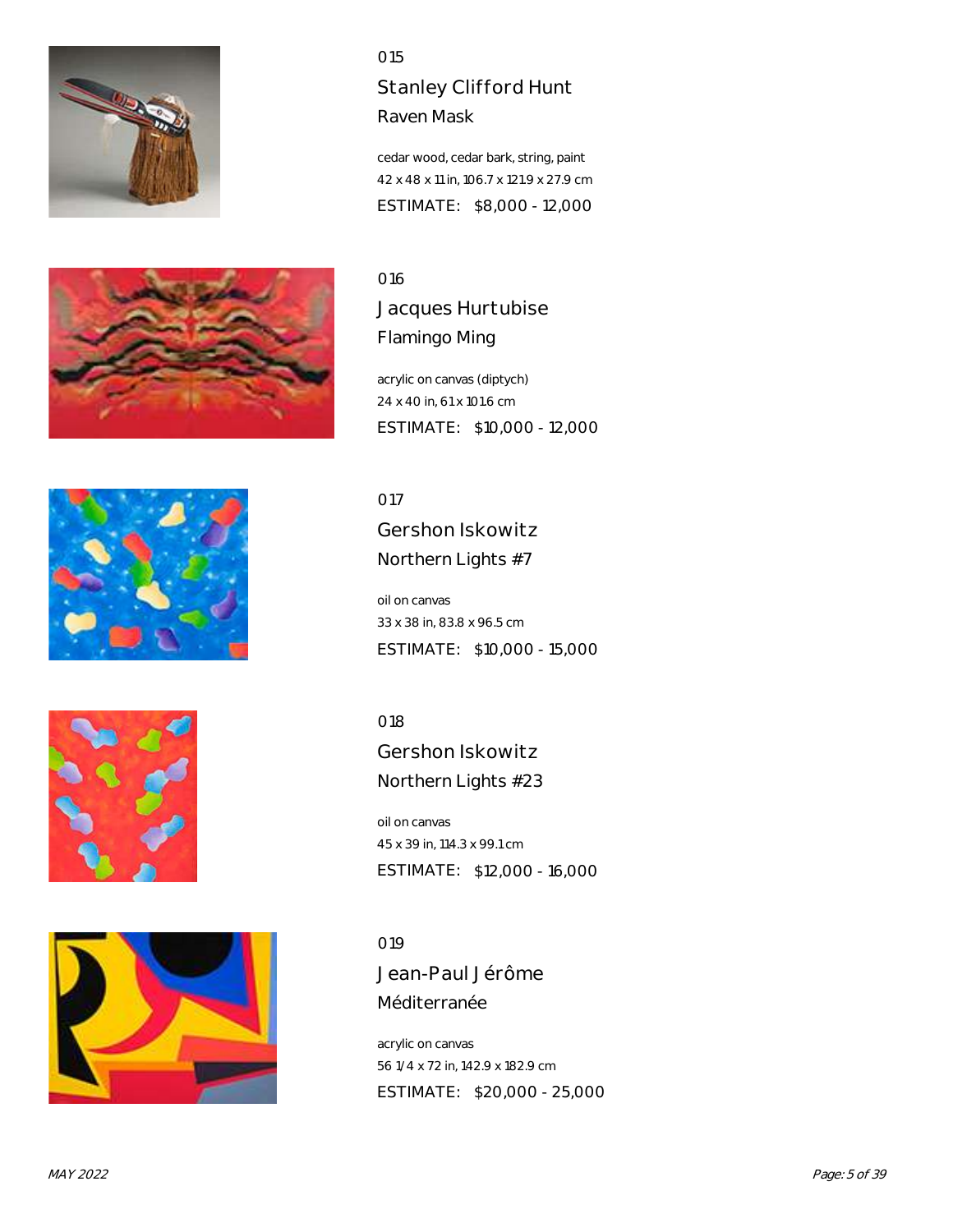









Dorothy Knowles The Beach

acrylic on canvas 48 x 48 in, 121.9 x 121.9 cm ESTIMATE: \$8,000 - 12,000

021 Dorothy Knowles Reflections

oil on canvas 48 x 48 in, 121.9 x 121.9 cm ESTIMATE: \$10,000 - 15,000

022 Rita Letendre Echo

acrylic on canvas 30 x 48 in, 76.2 x 121.9 cm ESTIMATE: \$10,000 - 15,000

023

Maud Lewis Sleigh and Covered Bridge

oil on board 13 x 13 in, 33 x 33 cm ESTIMATE: \$10,000 - 15,000

024

John Geoffrey Caruthers Little Une Journée de Printemps (Pâques) Rue des Remparts, Québec

oil on canvas 24 x 30 in, 61 x 76.2 cm ESTIMATE: \$12,000 - 16,000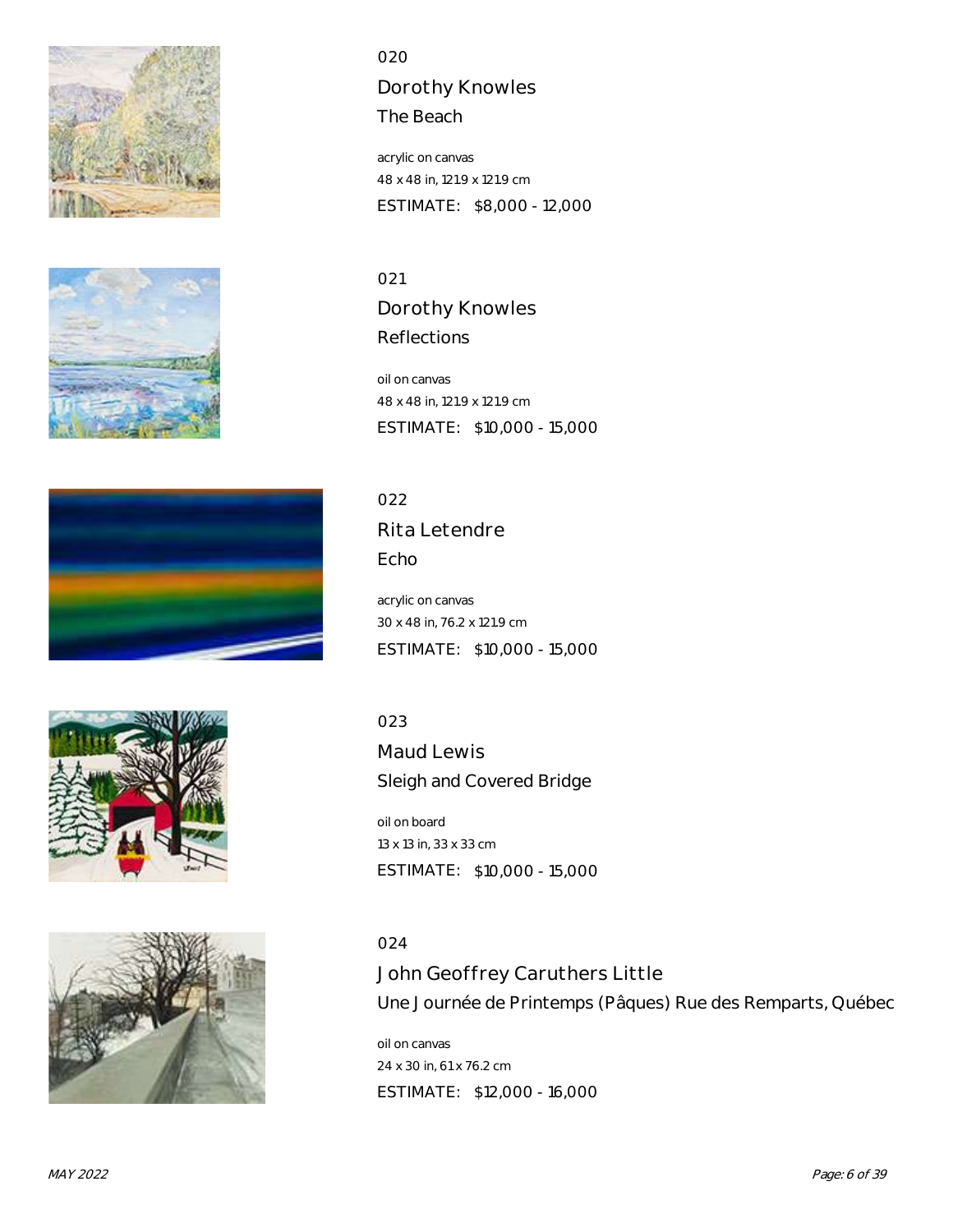









John Goodwin Lyman Lake Laurentian II

oil on board 13 x 16 in, 33 x 40.6 cm ESTIMATE: \$12,000 - 16,000

026 Doris Jean McCarthy Light After Storm, Broughton Island

oil on canvas 28 x 36 in, 71.1 x 91.4 cm ESTIMATE: \$20,000 - 30,000

# 027

Doris Jean McCarthy Dinosaur Park, Hill

oil on canvas 36 x 48 in, 91.4 x 121.9 cm ESTIMATE: \$15,000 - 25,000

# 028

Jean Albert McEwen Légende rouge

oil on canvas 39 x 50 in, 99.1 x 127 cm ESTIMATE: \$60,000 - 80,000

# 029

Mary Frances Pratt Red Picnic by the River

mixed media on paper 28 x 42 in, 71.1 x 106.7 cm ESTIMATE: \$15,000 - 25,000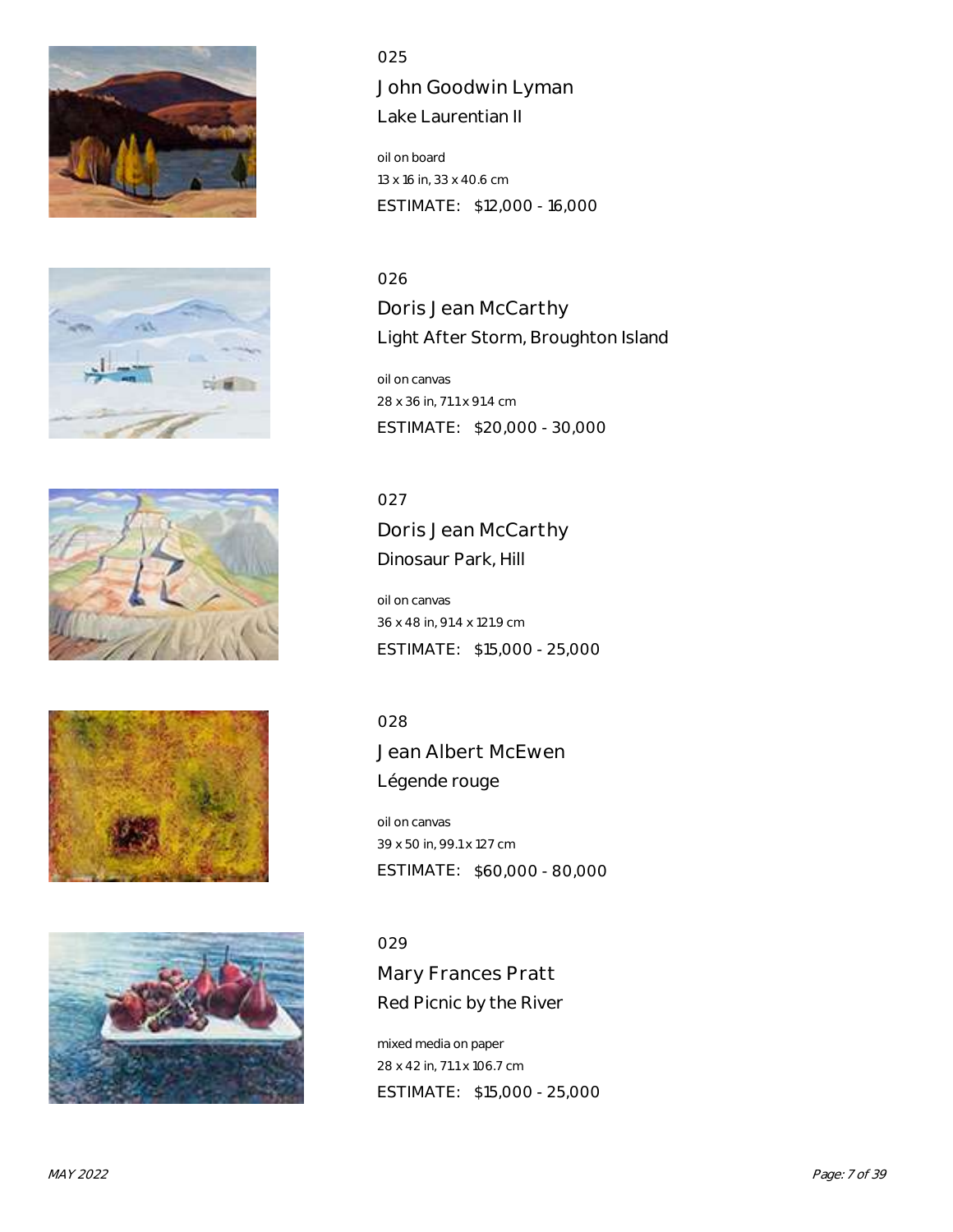









# 030 Otto Donald Rogers City of the Heart

oil on canvas 70 x 60 in, 177.8 x 152.4 cm ESTIMATE: \$10,000 - 15,000

031 Jack Leonard Shadbolt **Tapestry** 

acrylic on canvas 49 x 75 in, 124.5 x 190.5 cm ESTIMATE: \$15,000 - 25,000

# 032

Gordon Appelbe Smith West Coast Beach

acrylic and wood on canvas 60 x 67 x 13 in, 152.4 x 170.2 x 33 cm ESTIMATE: \$40,000 - 60,000

# 033

Gordon Appelbe Smith Howe Sound

acrylic on canvas 50 x 55 in, 127 x 139.7 cm ESTIMATE: \$15,000 - 20,000

# 034

Gordon Appelbe Smith Untitled (Abstract)

acrylic on canvas 22 1/4 x 22 1/4 in, 56.5 x 56.5 cm ESTIMATE: \$8,000 - 12,000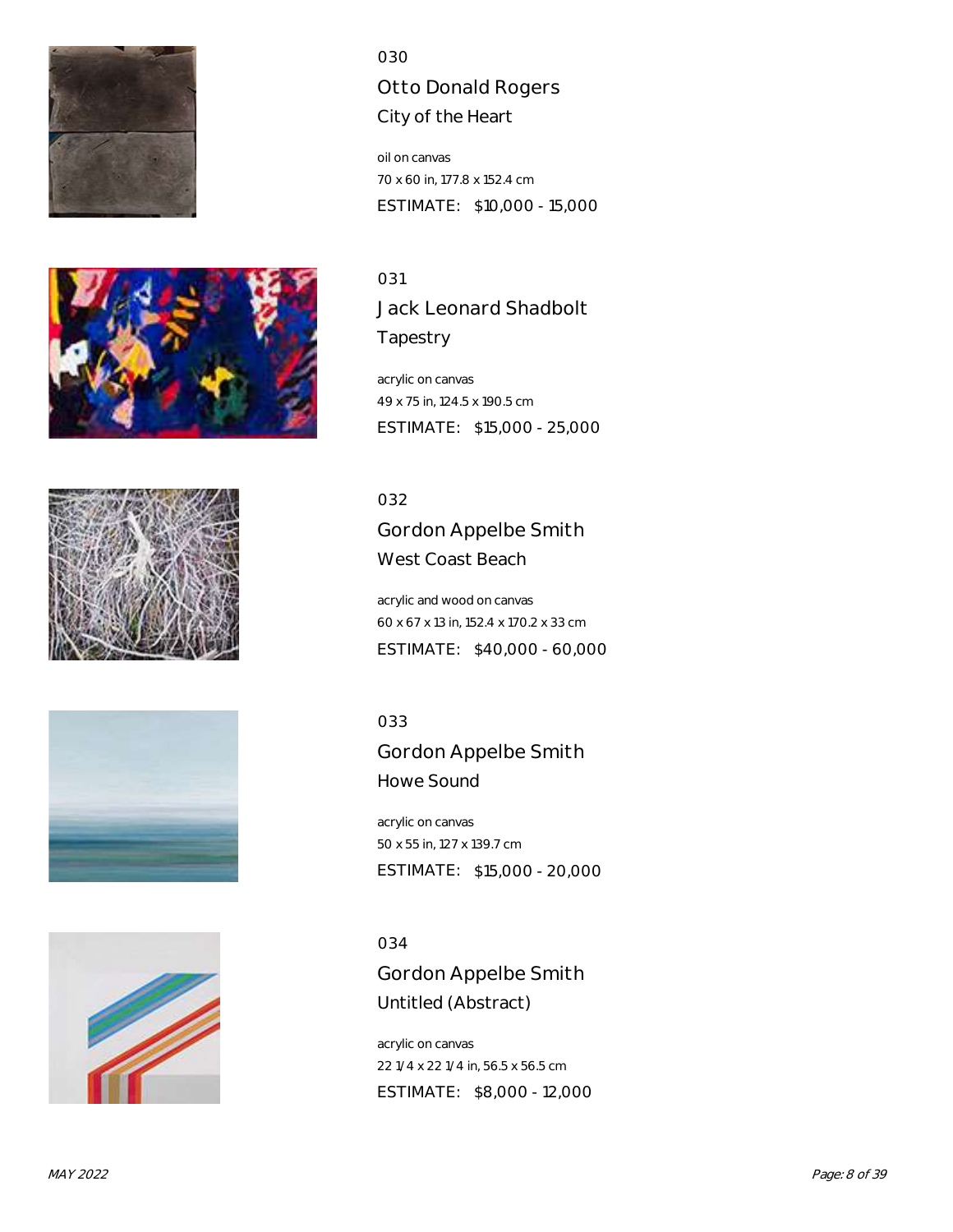









Takao Tanabe Foothills Twilight 6/79

acrylic on canvas 72 x 55 in, 182.9 x 139.7 cm ESTIMATE: \$30,000 - 40,000

036 Takao Tanabe Queen Charlotte Summer 3/84

acrylic on canvas 32 x 42 in, 81.3 x 106.7 cm ESTIMATE: \$40,000 - 60,000

037 Miyuki Tanobe Le gâteau de première communion

nihonga on board 16 x 20 in, 40.6 x 50.8 cm ESTIMATE: \$8,000 - 12,000

101

Sybil Andrews Ploughing Pasture

linocut in 4 colours 11 1/2 x 14 1/2 in, 29.2 x 36.8 cm ESTIMATE: \$7,000 - 9,000

# 102

George Franklin Arbuckle The Harbour, St John's, Newfoundland

oil on canvas 20 x 26 in, 50.8 x 66 cm ESTIMATE: \$3,000 - 4,000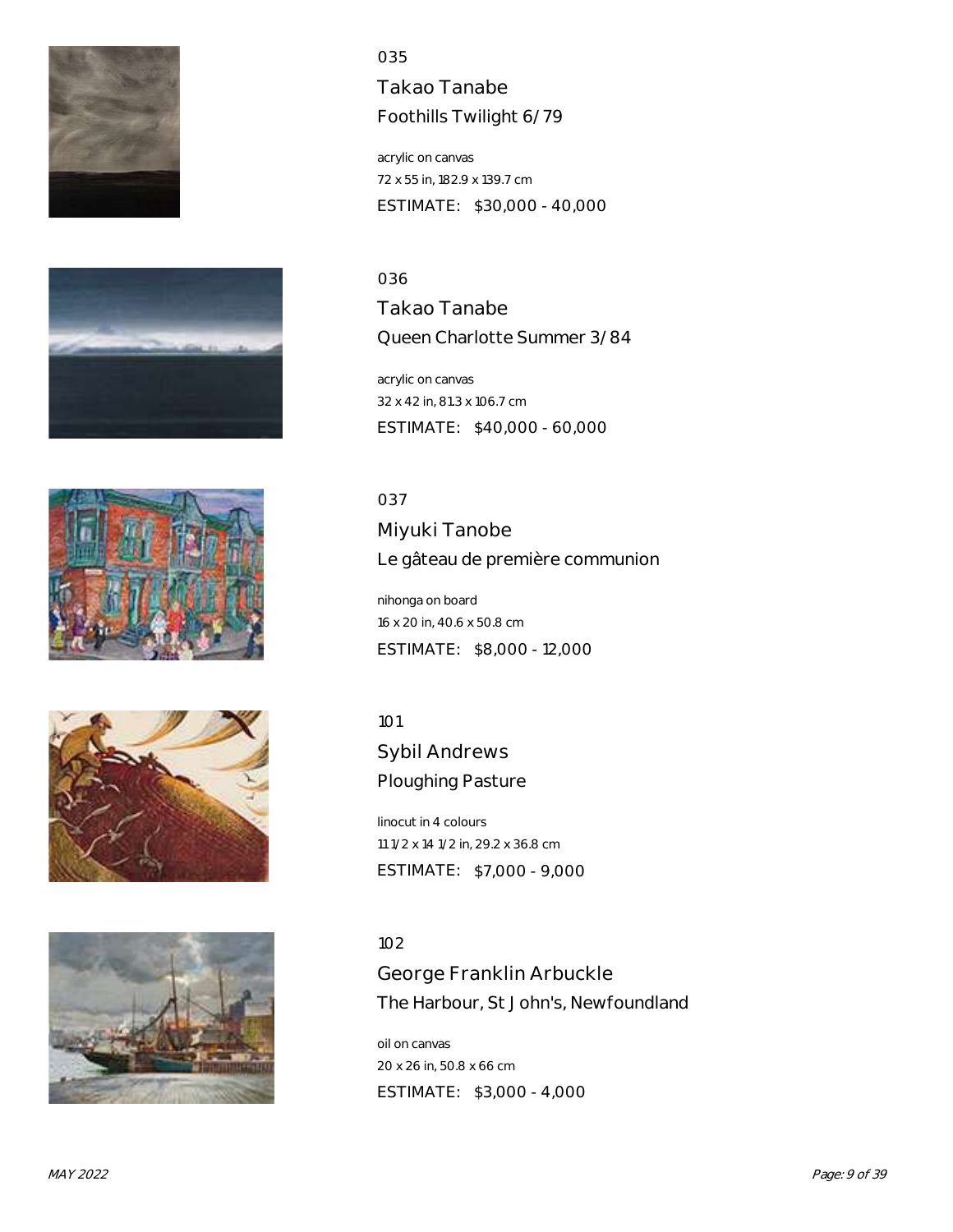









William Armstrong Indian Camp, Black Bay, Lake Superior

watercolour on paper 7 x 11 in, 17.8 x 27.9 cm ESTIMATE: \$3,000 - 5,000

# 104 John William (J.W.) Beatty Untitled

oil on panel 8 x 10 1/2 in, 20.3 x 26.7 cm ESTIMATE: \$4,000 - 6,000

105

Andre Charles Bieler La laine des moutons

silkscreen on paper 13 1/4 x 13 1/4 in, 33.7 x 33.7 cm ESTIMATE: \$800 - 1,200

106

Jack Hamilton Bush The Old Farmhouse

oil on board 8 7/8 x 10 1/8 in, 22.5 x 25.7 cm ESTIMATE: \$5,000 - 7,000

107 Jack Hamilton Bush Morning Shadows

oil on board 8 1/2 x 11 in, 21.6 x 27.9 cm ESTIMATE: \$5,000 - 7,000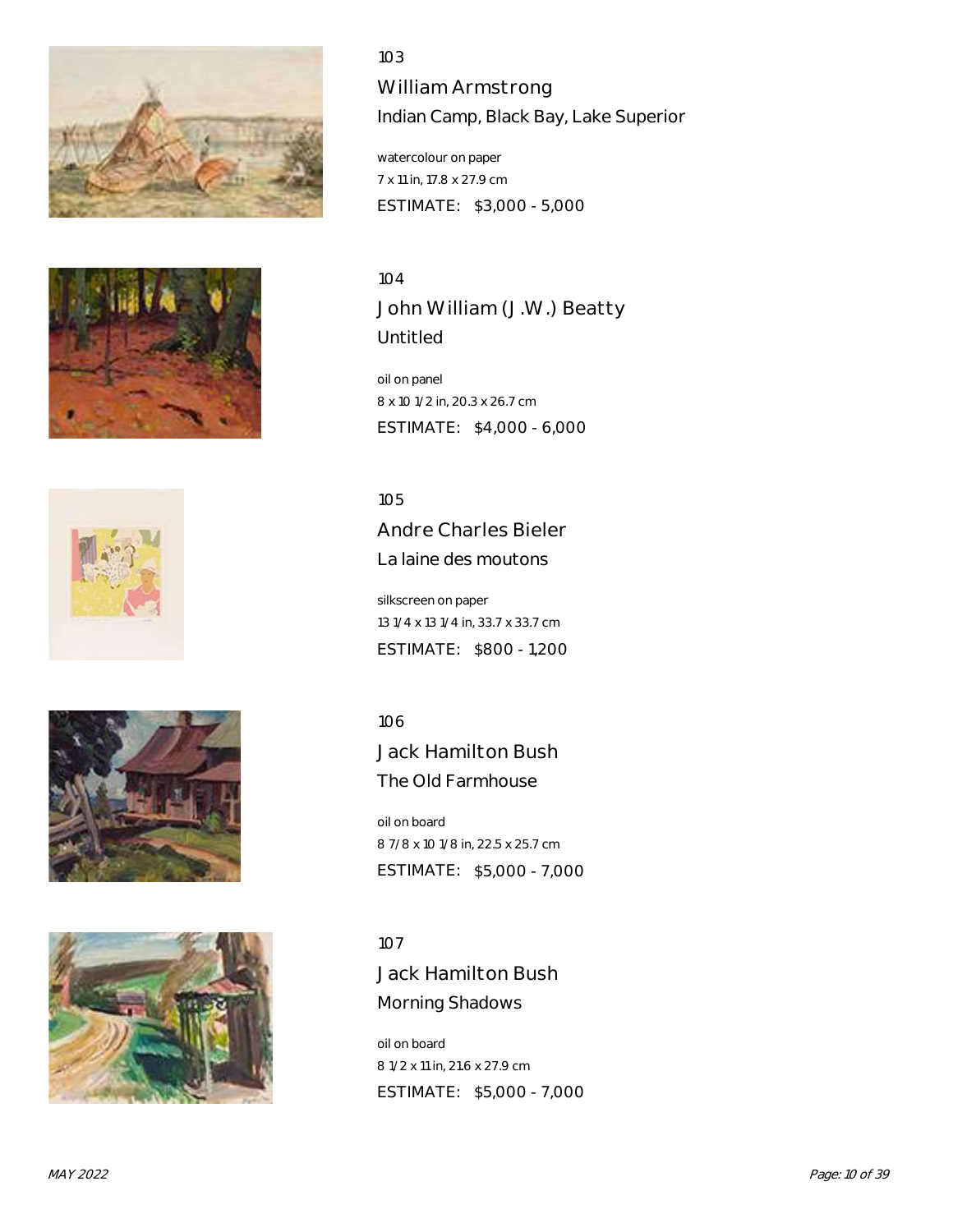









# Attributed to Emily Carr Portrait of a Young Man

watercolour on paper 11 7/8 x 9 3/4 in, 30.2 x 24.8 cm ESTIMATE: \$6,000 - 8,000

109 Emily Carr Hundreds and Thousands: The Journals of Emily Carr

limited edition book 11 x 8 x 2 1/4 in, 27.9 x 20.3 x 5.7 cm ESTIMATE: \$400 - 600

110 Alfred Joseph (A.J.) Casson King City

oil on board 9 1/2 x 11 1/4 in, 24.1 x 28.6 cm ESTIMATE: \$20,000 - 25,000

111

Georges Chavignaud Rural Landscape

watercolour on paper 9 x 12 in, 22.9 x 30.5 cm ESTIMATE: \$800 - 1,200

112 William Henry Clapp Sunlit Stream

oil on board 6 1/2 x 4 in, 16.5 x 10.2 cm ESTIMATE: \$2,000 - 3,000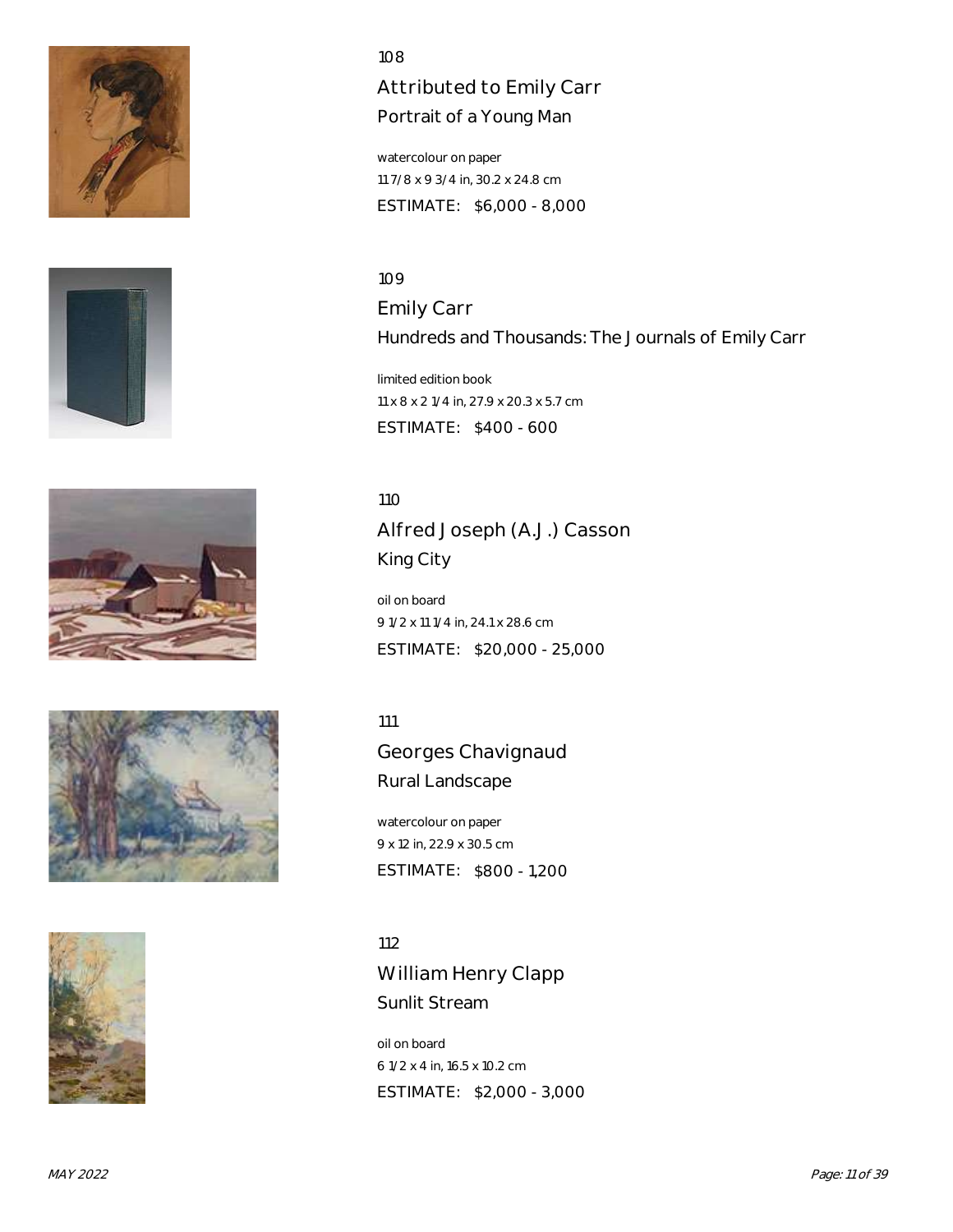









Frederick Simpson Coburn The Top of the Hill

oil on canvas 18 3/8 x 24 1/4 in, 46.7 x 61.6 cm ESTIMATE: \$6,000 - 8,000

114 Frederick Simpson Coburn Carlotta

oil on canvas 30 1/2 x 21 1/4 in, 77.5 x 54 cm ESTIMATE: \$12,000 - 16,000

115

Stanley Morel Cosgrove Forest

oil on canvas 25 x 32 in, 63.5 x 81.3 cm ESTIMATE: \$4,000 - 5,000

116

Maurice Galbraith Cullen November near Mt. Tremblant

oil on board 6 1/4 x 8 1/4 in, 15.9 x 21 cm ESTIMATE: \$10,000 - 15,000

117

Berthe Des Clayes October on the St-François River

pastel on paper 8 7/8 x 10 3/4 in, 22.5 x 27.3 cm ESTIMATE: \$800 - 1,200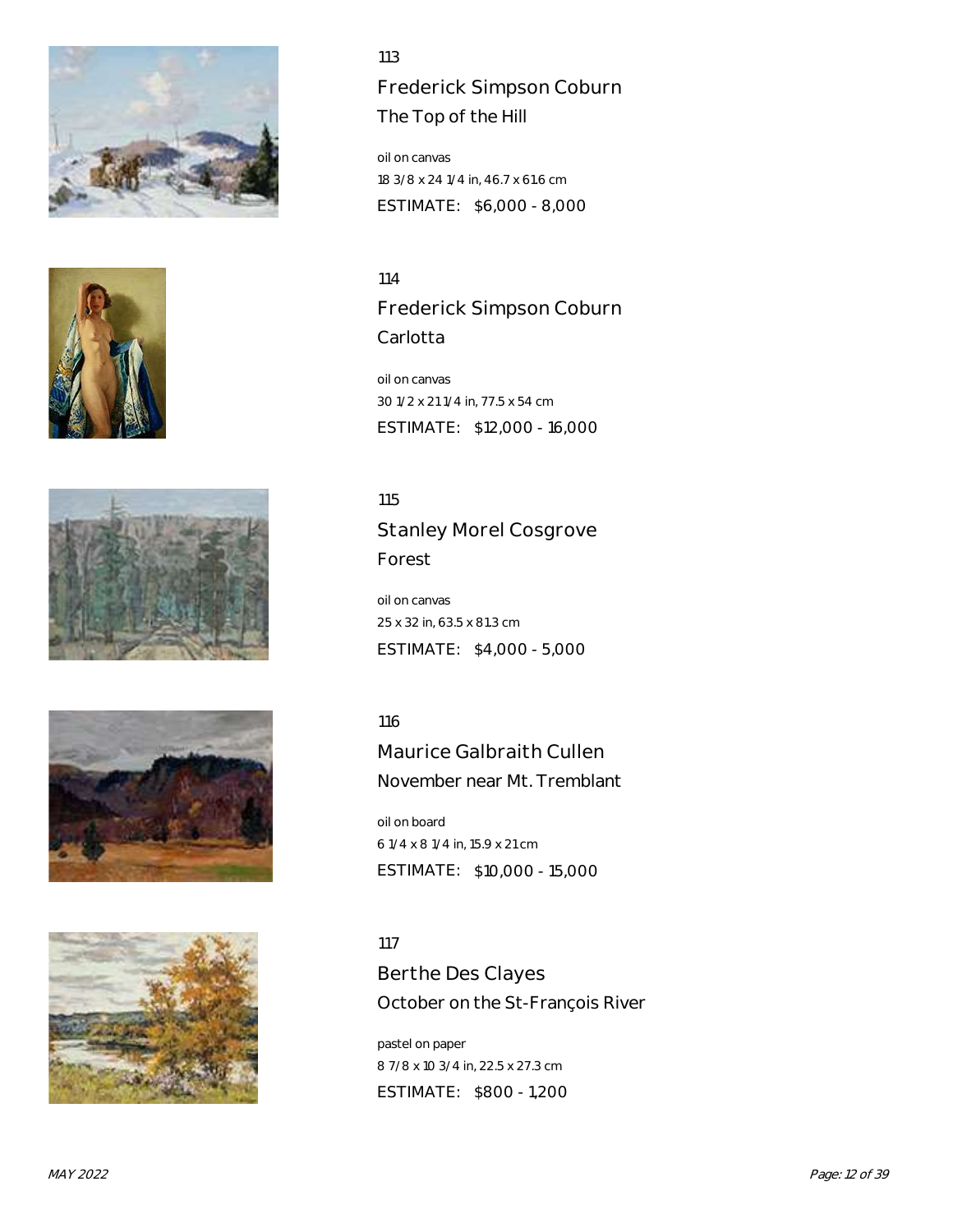









118 Berthe Des Clayes The Red Maple

oil on board 10 3/8 x 14 3/4 in, 26.4 x 37.5 cm ESTIMATE: \$1,000 - 2,000

119 Lionel Lemoine FitzGerald Nude

pencil on paper 10 1/4 x 7 in, 26 x 17.8 cm ESTIMATE: \$800 - 1,200

120 Lionel Lemoine FitzGerald Nude in Yellow & Brown

watercolour on paper 15 1/2 x 11 in, 39.4 x 27.9 cm ESTIMATE: \$1,500 - 2,500

121

Donald M. Flather On the Hope - Princeton

oil on board 22 x 28 in, 55.9 x 71.1 cm ESTIMATE: \$4,000 - 6,000

122

Clarence Alphonse Gagnon Early Morning, Île d'Orléans

oil on canvas 35 5/8 x 47 1/4 in, 90.5 x 120 cm ESTIMATE: \$20,000 - 30,000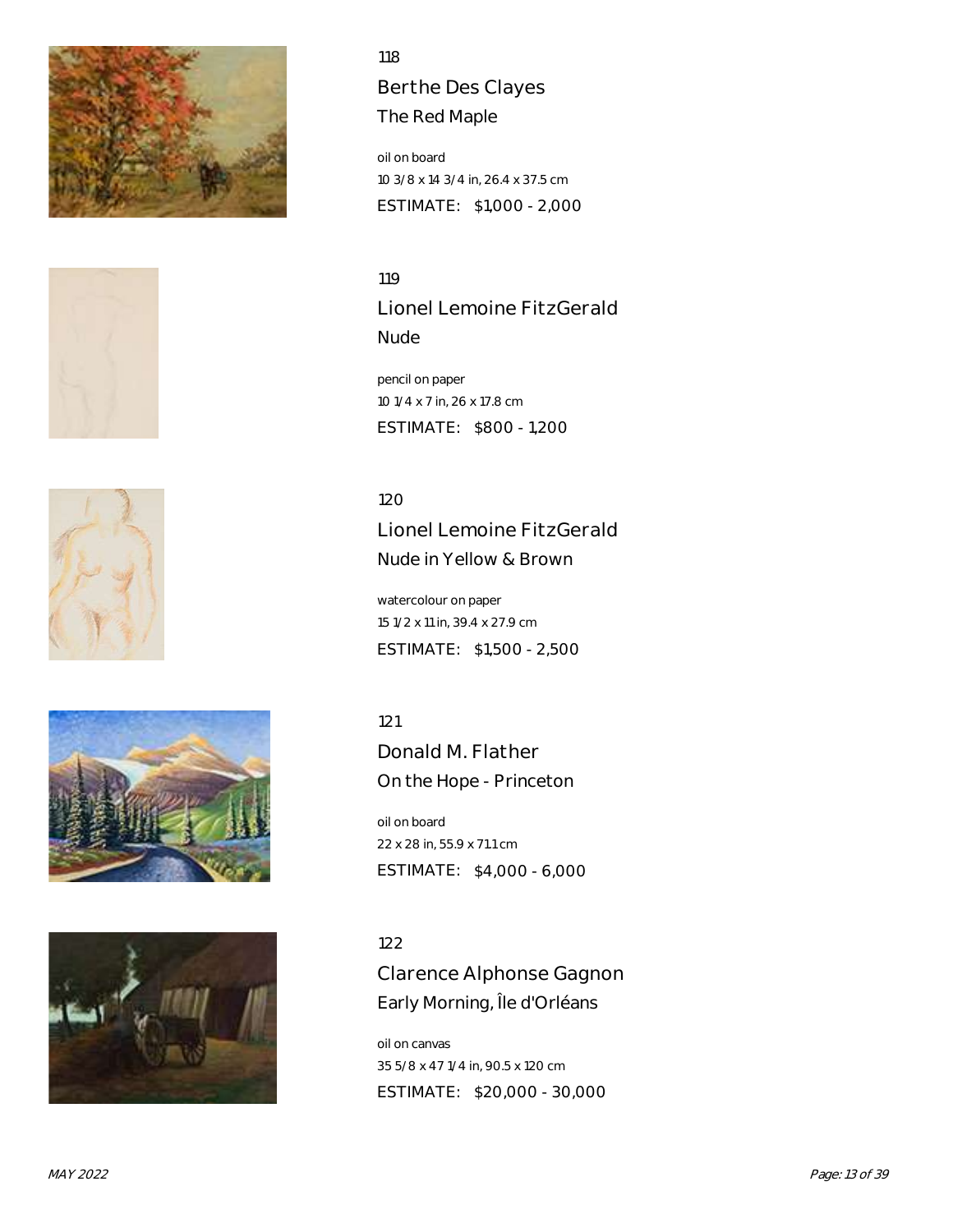









Thomas Hilton Garside Late Afternoon, Laurentians

oil on canvas 12 1/4 x 16 1/8 in, 31.1 x 41 cm ESTIMATE: \$800 - 1,200

124 Robert Genn Falls, Buttle Lake

oil on board 8 x 10 in, 20.3 x 25.4 cm ESTIMATE: \$1,500 - 2,000

125 Robert Genn Silent Village, QCI

acrylic on canvas 11 x 14 in, 27.9 x 35.6 cm ESTIMATE: \$2,000 - 3,000

126

Roland Gissing Bow Lake

oil on canvas 22 x 30 in, 55.9 x 76.2 cm ESTIMATE: \$1,500 - 2,000

127 Henry George Glyde Rosebud, Alberta

oil on board 10 x 14 in, 25.4 x 35.6 cm ESTIMATE: \$2,000 - 3,000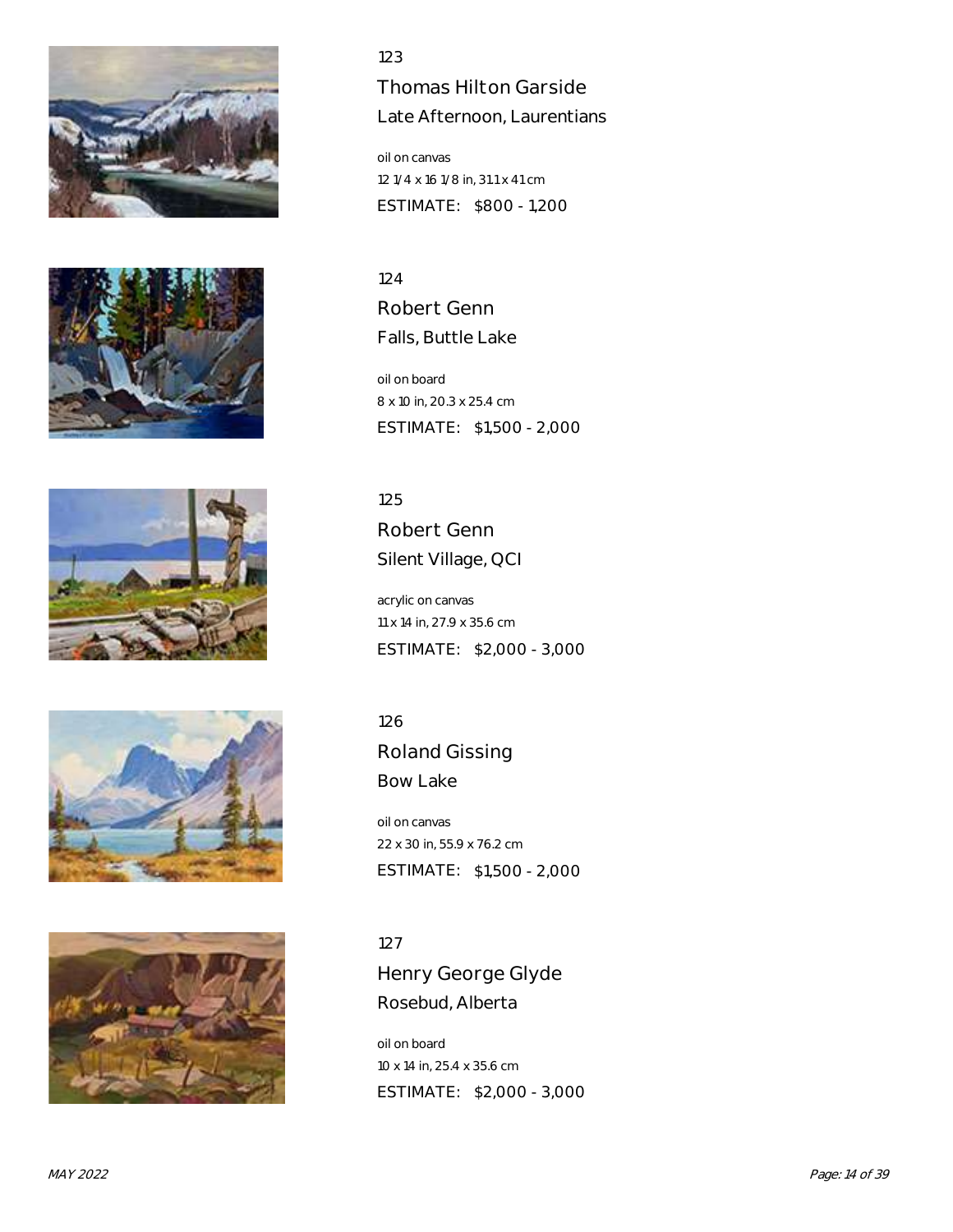









Mary Riter Hamilton Evening (Venice Sketch)

oil on board 7 x 10 in, 17.8 x 25.4 cm ESTIMATE: \$2,000 - 3,000

#### 129

Mary Riter Hamilton The Last Ray - Venice (Sketch)

oil on board 6 3/4 x 9 3/4 in, 17.1 x 24.8 cm ESTIMATE: \$2,000 - 3,000

130

Louis-Philippe Hébert Mademoiselle de Verchères

bronze sculpture 19 x 11 1/4 x 6 1/8 in, 48.3 x 28.6 x 15.6 cm ESTIMATE: \$6,000 - 8,000

# 131

Randolph Stanley Hewton Quebec Hamlet, Lower St. Lawrence

oil on canvas 10 x 12 in, 25.4 x 30.5 cm ESTIMATE: \$3,000 - 4,000

132

Randolph Stanley Hewton Winter Scene

oil on canvas 10 x 12 in, 25.4 x 30.5 cm ESTIMATE: \$3,000 - 4,000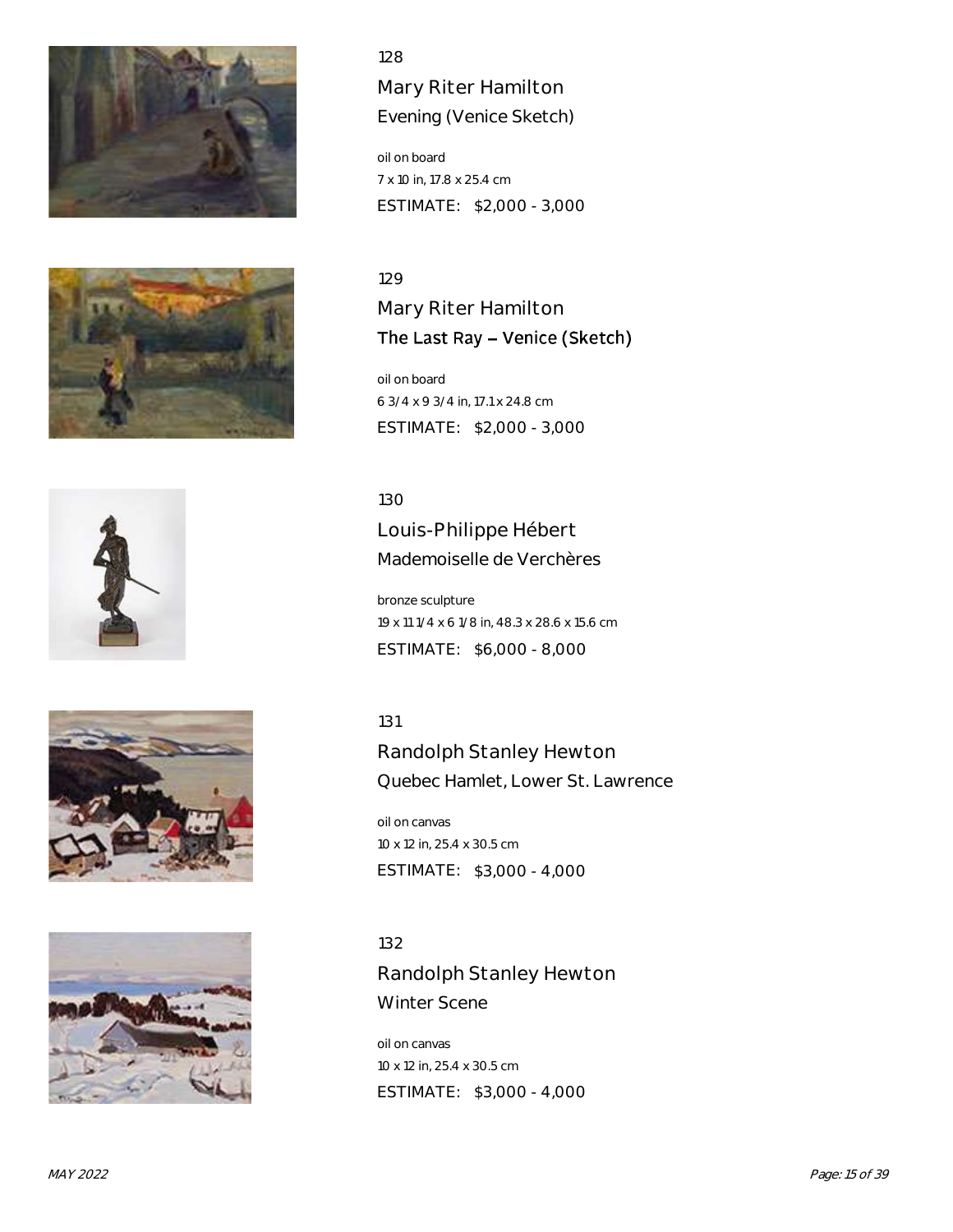









Normand Hudon Le fleuve, vu du Château

oil on board 14 x 16 in, 35.6 x 40.6 cm ESTIMATE: \$2,000 - 3,000

202 Edward John (E.J.) Hughes Siwash Rock

drypoint etching 10 x 8 in, 25.4 x 20.3 cm ESTIMATE: \$8,000 - 12,000

# 203

Alexander Young (A.Y.) Jackson Mouth of the Saguenay

oil on board 10 1/2 x 13 1/2 in, 26.7 x 34.3 cm ESTIMATE: \$20,000 - 30,000

204

John Young Johnstone Old Montreal, Marché Bonsecours

graphite on paper 7 1/2 x 7 in, 19.1 x 17.8 cm ESTIMATE: \$600 - 800

205 Yousuf Karsh Winston Churchill

gelatin silver print 19 1/2 x 15 1/2 in, 49.5 x 39.4 cm ESTIMATE: \$5,000 - 7,000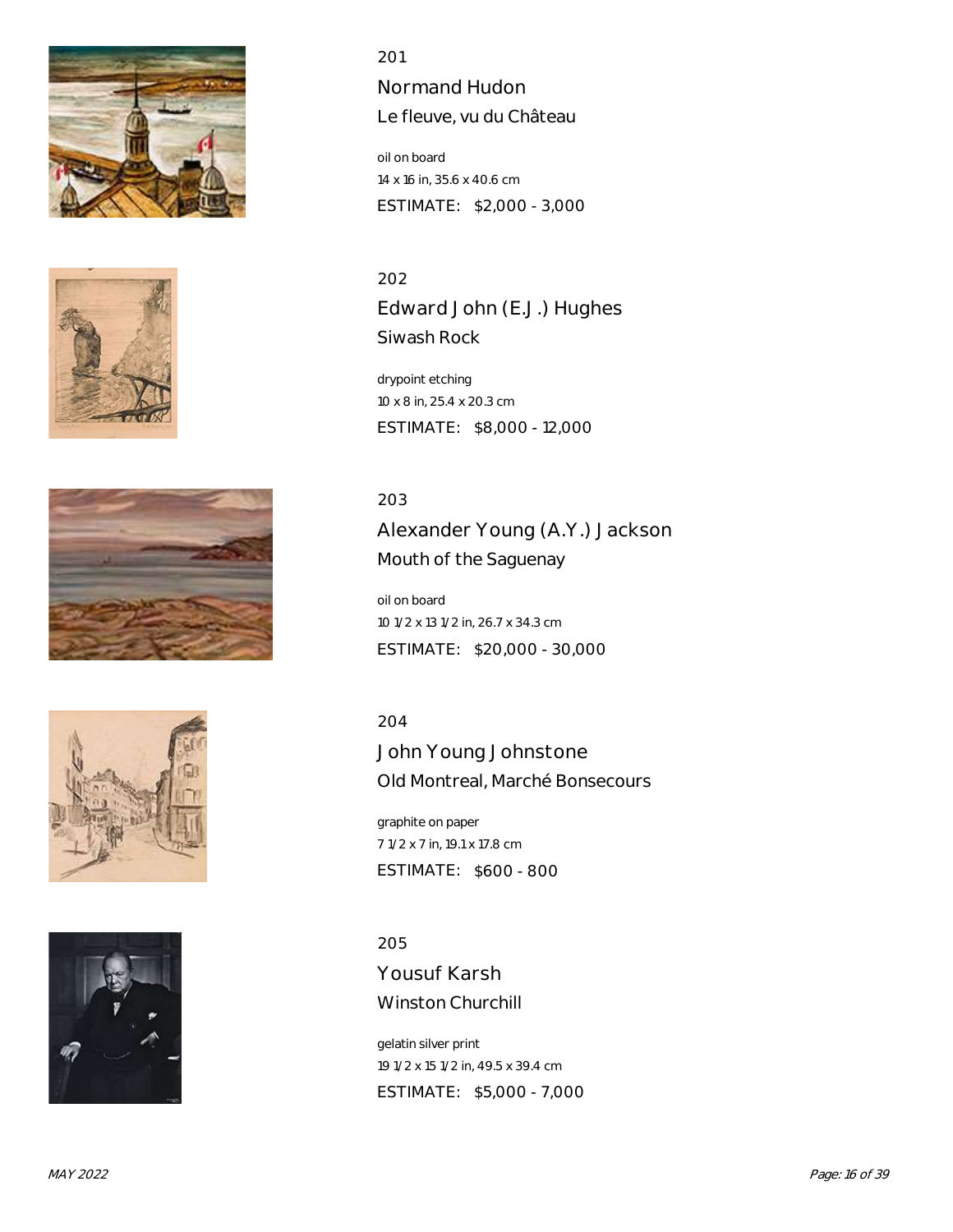









# 206 Yousuf Karsh

Albert Einstein

silver gelatin print 16 x 16 in, 40.6 x 40.6 cm ESTIMATE: \$3,000 - 5,000

# 207

Illingworth Holey Kerr Red Mountain from Desert Trail

oil on canvas board 12 x 16 in, 30.5 x 40.6 cm ESTIMATE: \$3,000 - 5,000

208

Cornelius David Krieghoff The Huron Moccasin Seller

oil on canvas 11 x 8 1/4 in, 27.9 x 21 cm ESTIMATE: \$20,000 - 30,000

209

Cornelius David Krieghoff Habitant

oil on canvas 11 1/8 x 9 in, 28.3 x 22.9 cm ESTIMATE: \$12,000 - 16,000

# 210

John Geoffrey Caruthers Little Patinoire in Pointe St-Charles, Montréal

oil on canvas 12 x 16 in, 30.5 x 40.6 cm ESTIMATE: \$8,000 - 12,000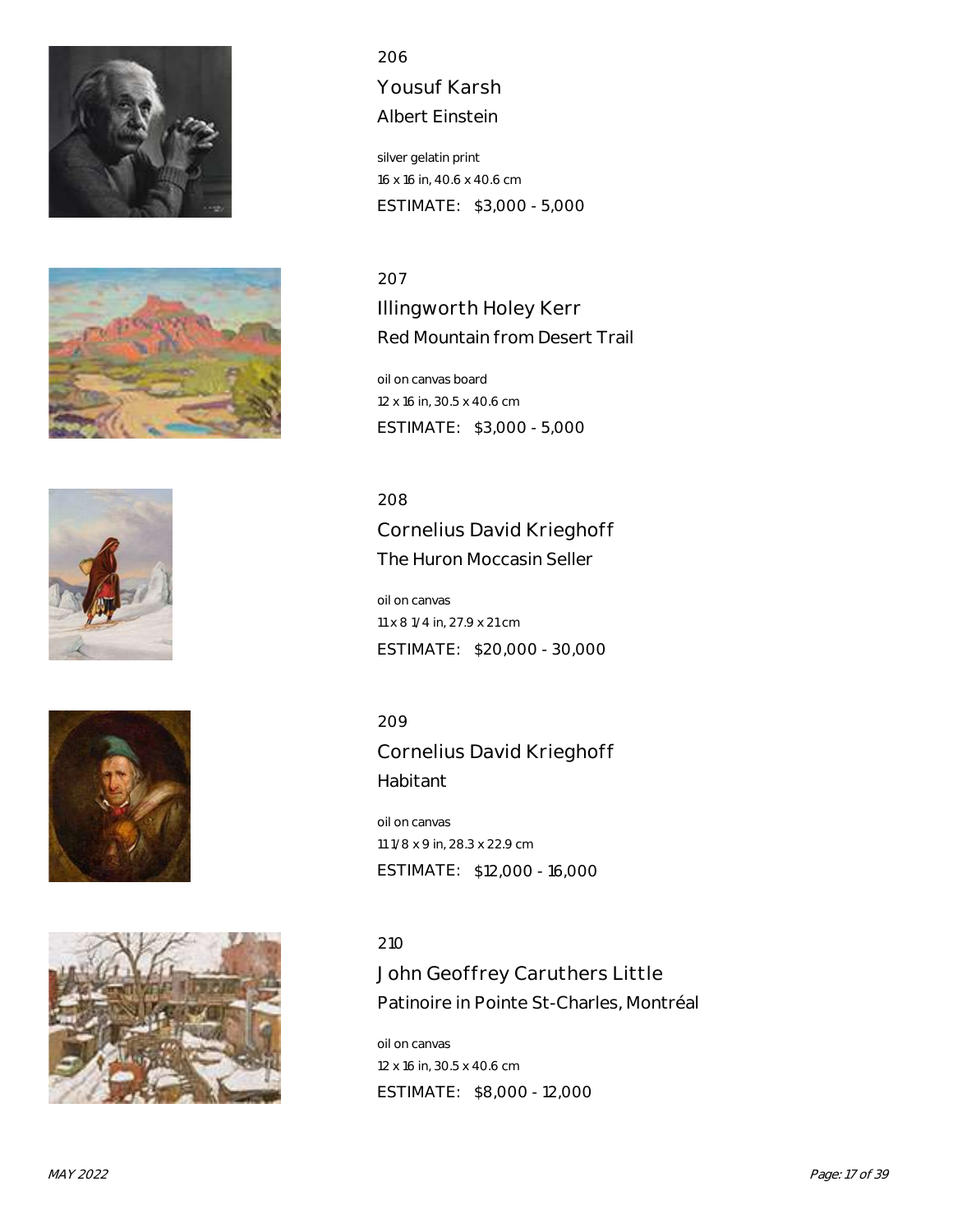









# John Geoffrey Caruthers Little

Rue sous le fort, Quebec

oil on canvas board 12 x 16 in, 30.5 x 40.6 cm ESTIMATE: \$8,000 - 12,000

# 212

John Geoffrey Caruthers Little The Blue Spot, Rue la Gauchetière d'autrefois, Montreal

oil on canvas 12 x 16 in, 30.5 x 40.6 cm ESTIMATE: \$7,000 - 9,000

213 René Marcil D'après Matisse

oil on canvas 24 x 20 in, 61 x 50.8 cm ESTIMATE: \$3,000 - 5,000

214

Henri Leopold Masson Sans titre

oil on canvas 26 x 30 in, 66 x 76.2 cm ESTIMATE: \$2,000 - 3,000

215 Henrietta Mabel May Ripening Fields

oil on board 12 x 16 in, 30.5 x 40.6 cm ESTIMATE: \$8,000 - 12,000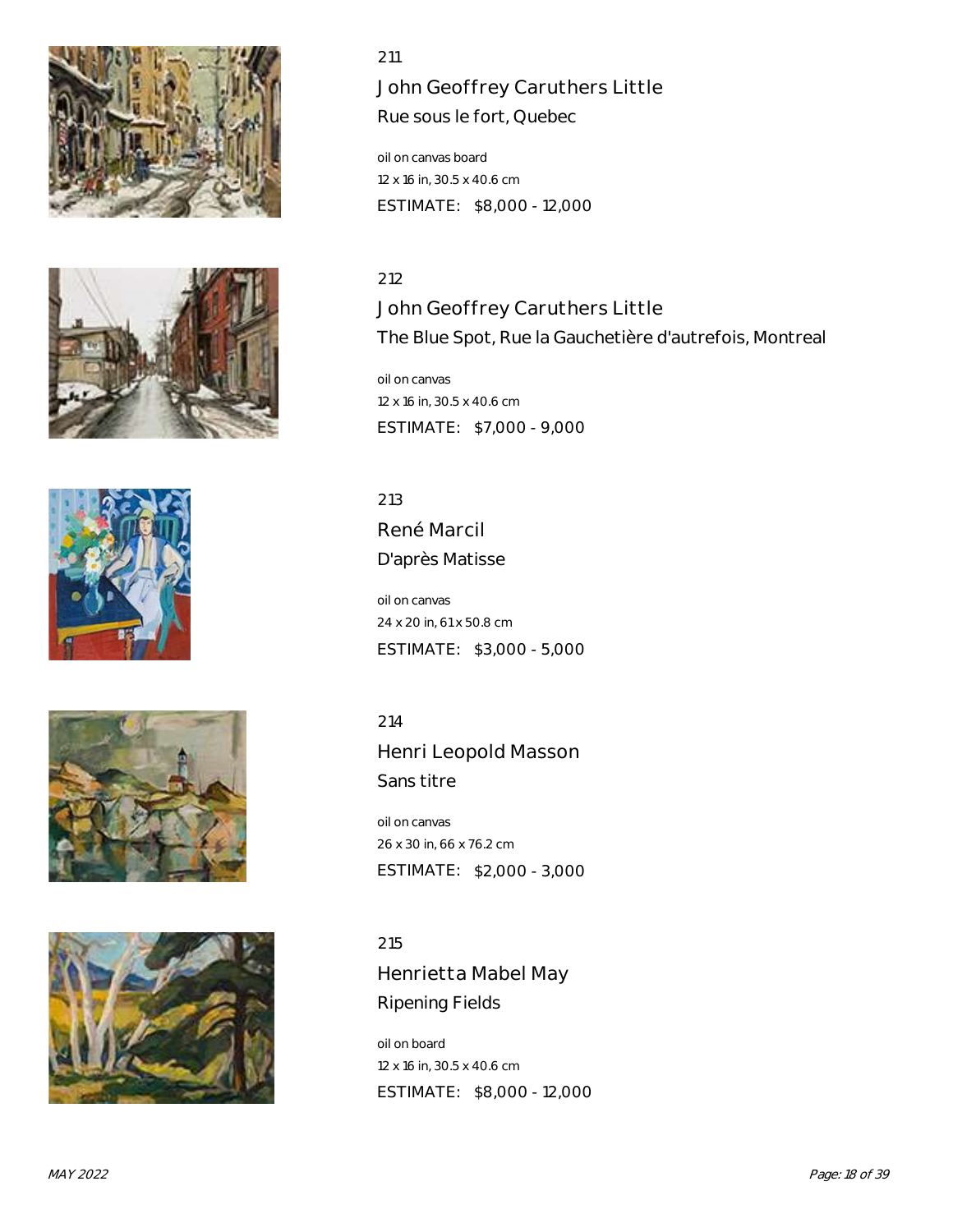









216 Robert McVittie A Following Breeze, The Yankee Clipper Black Hawk

oil on canvas 24 x 36 in, 61 x 91.4 cm ESTIMATE: \$3,000 - 4,000

217 Frank Shirley Panabaker Georgian Bay

oil on board 16 x 20 in, 40.6 x 50.8 cm ESTIMATE: \$3,000 - 5,000

218 Walter Joseph (W.J.) Phillips Ski Trail

colour woodcut on paper 4 x 3 in, 10.2 x 7.6 cm ESTIMATE: \$1,000 - 1,500

219

Walter Joseph (W.J.) Phillips Tulips

woodblock print on paper 9 1/2 x 12 1/4 in, 24.1 x 31.1 cm ESTIMATE: \$2,000 - 3,000

220 Walter Joseph (W.J.) Phillips The Canadian Scene Portfolio

colour woodcuts 9 1/2 x 12 1/4 in, 24.1 x 31.1 cm ESTIMATE: \$10,000 - 15,000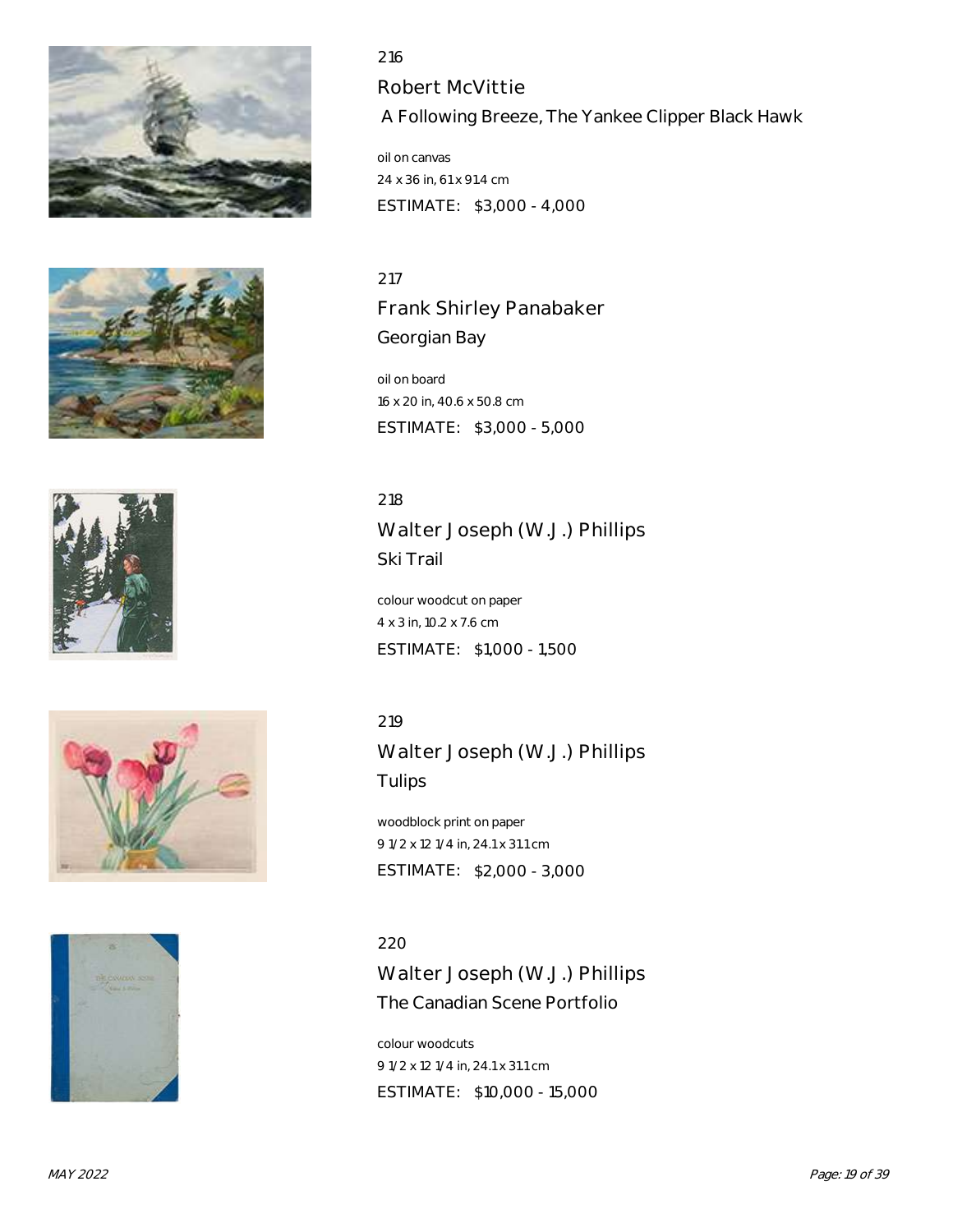









Robert Wakeham Pilot View of Levis from the Citadel, Québec

oil on canvas 18 x 24 1/4 in, 45.7 x 61.6 cm ESTIMATE: \$15,000 - 25,000

#### 222

Robert Wakeham Pilot View of Lauzon from Québec

oil on board 8 1/4 x 10 5/8 in, 21 x 27 cm ESTIMATE: \$6,000 - 8,000

223

Paul Rand Elevators near Winnipeg

oil on canvas on board 16 x 12 in, 40.6 x 30.5 cm ESTIMATE: \$1,000 - 1,500

224

Gaston Rebry La Mauricie en couleur

oil on canvas 40 x 30 in, 101.6 x 76.2 cm ESTIMATE: \$3,000 - 4,000

# 225

René Jean Richard Rivière Churchill

oil on board 28 x 36 in, 71.1 x 91.4 cm ESTIMATE: \$20,000 - 30,000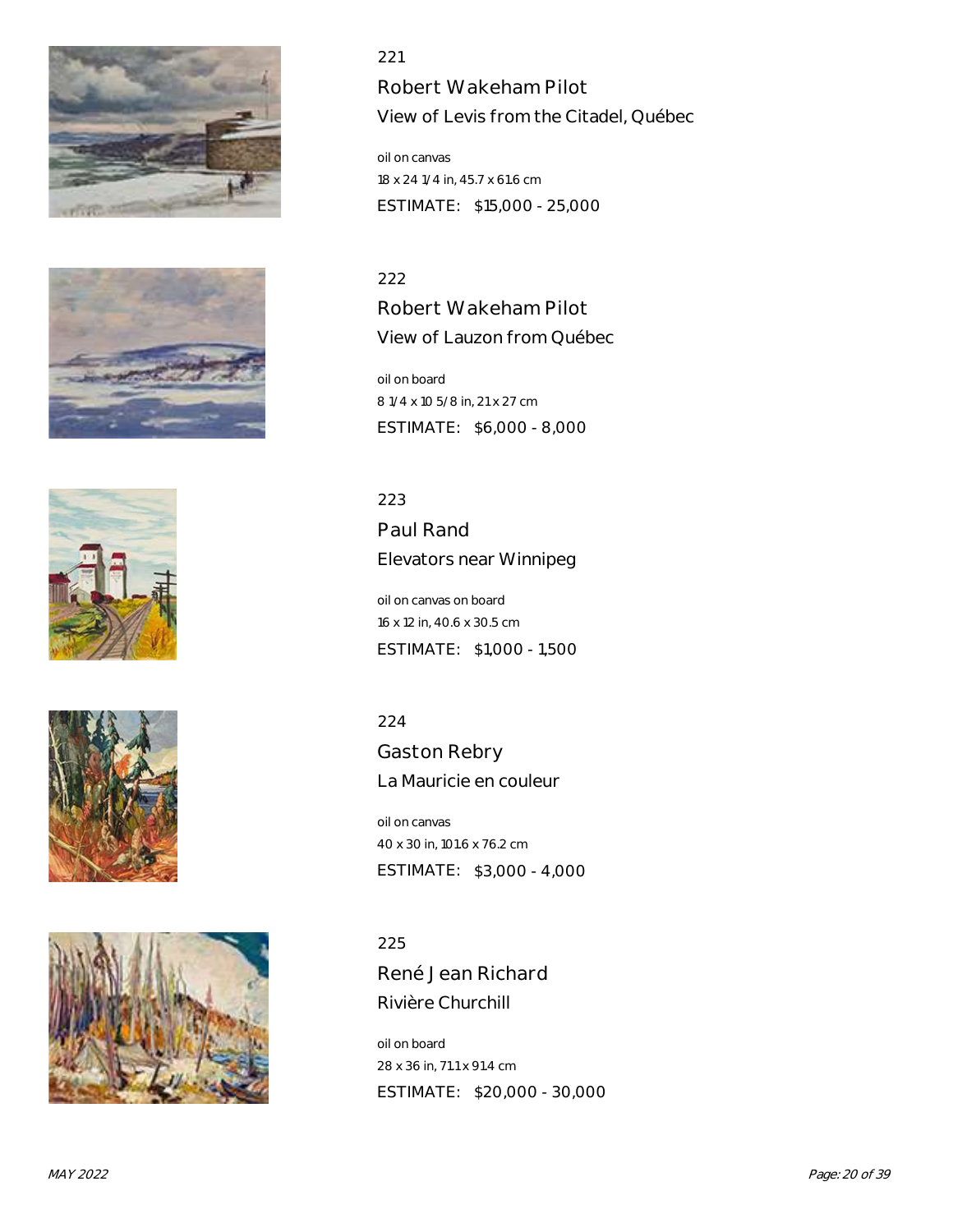









226 Tom (Thomas) Keith Roberts Lake in the Hills

oil on board 12 x 16 in, 30.5 x 40.6 cm ESTIMATE: \$2,000 - 3,000

# 227

Ethel Seath Sleighing Scene, Charlevoix

pastel on paper 8 1/2 x 11 1/2 in, 21.6 x 29.2 cm ESTIMATE: \$8,000 - 10,000

228

Peter Clapham Sheppard Portrait

oil on board 10 1/2 x 8 1/2 in, 26.7 x 21.6 cm ESTIMATE: \$4,000 - 6,000

229

Frederick Horsman Varley Cathy Asleep

pencil on paper 8 1/2 x 7 in, 21.6 x 17.8 cm ESTIMATE: \$4,000 - 6,000

# 230

Frederick Arthur Verner Canoe over Rapids

watercolour on paper on card 10 1/2 x 20 1/2 in, 26.7 x 52.1 cm ESTIMATE: \$5,000 - 7,000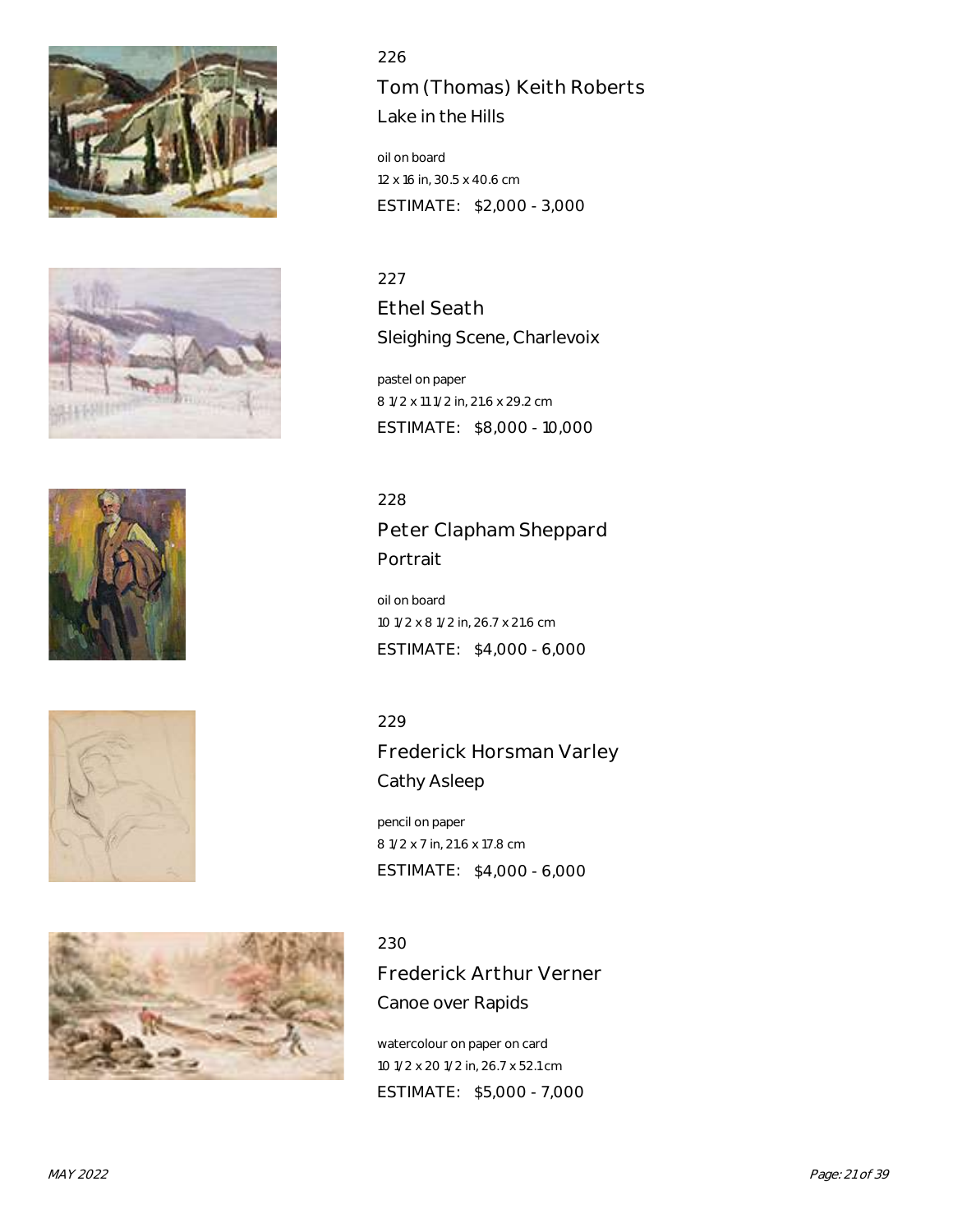

231 Frederick Arthur Verner Encampment

watercolour on paper on card 12 1/4 x 24 1/2 in, 31.1 x 62.2 cm ESTIMATE: \$2,500 - 3,500

#### 301

Cornelius David Krieghoff Winter Toboganning

watercolour on paper on card 6 1/4 x 8 3/4 in, 15.9 x 22.2 cm ESTIMATE: \$10,000 - 15,000

# 302

Robert Wakeham Pilot The Citadel from Levis

oil on board 13 x 17 1/2 in, 33 x 44.5 cm ESTIMATE: \$8,000 - 12,000

# 303

Robert Wakeham Pilot Ice Sleigh, Quebec

oil on board 7 x 13 1/2 in, 17.8 x 34.3 cm ESTIMATE: \$6,000 - 8,000

#### 304

Robert Wakeham Pilot Ice Floes, Quebec

oil on board 12 1/2 x 17 in, 31.8 x 43.2 cm ESTIMATE: \$10,000 - 15,000







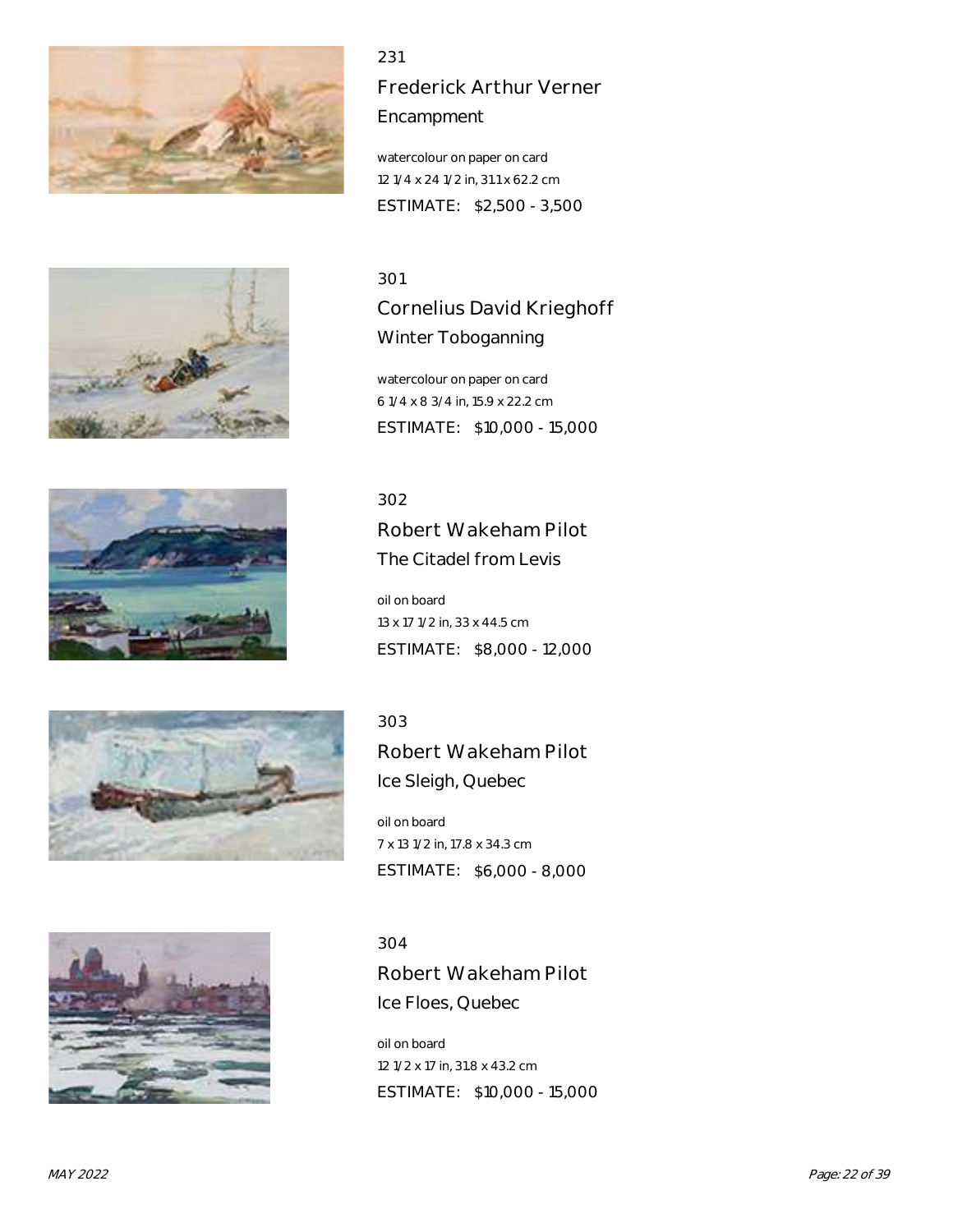









Robert Wakeham Pilot View of Quebec from Levis

oil on board 10 1/2 x 13 1/2 in, 26.7 x 34.3 cm ESTIMATE: \$8,000 - 12,000

306 Robert Wakeham Pilot Québec vu de Lévis

oil on board 7 x 9 1/4 in, 17.8 x 23.5 cm ESTIMATE: \$8,000 - 12,000

# 307

Marc-Aurèle de Foy Suzor-Coté Crépuscule d'été

oil on board 5 1/2 x 7 3/4 in, 14 x 19.7 cm ESTIMATE: \$6,000 - 8,000

# 308

Marc-Aurèle de Foy Suzor-Coté Maison de pêcheur, Port-Blanc, Bretagne

oil on board 5 5/8 x 7 1/4 in, 14.3 x 18.4 cm ESTIMATE: \$5,000 - 7,000

# 309

Marc-Aurèle de Foy Suzor-Coté Paysage d'Arthabaska avec vent

oil on board 5 1/4 x 6 7/8 in, 13.3 x 17.5 cm ESTIMATE: \$5,000 - 7,000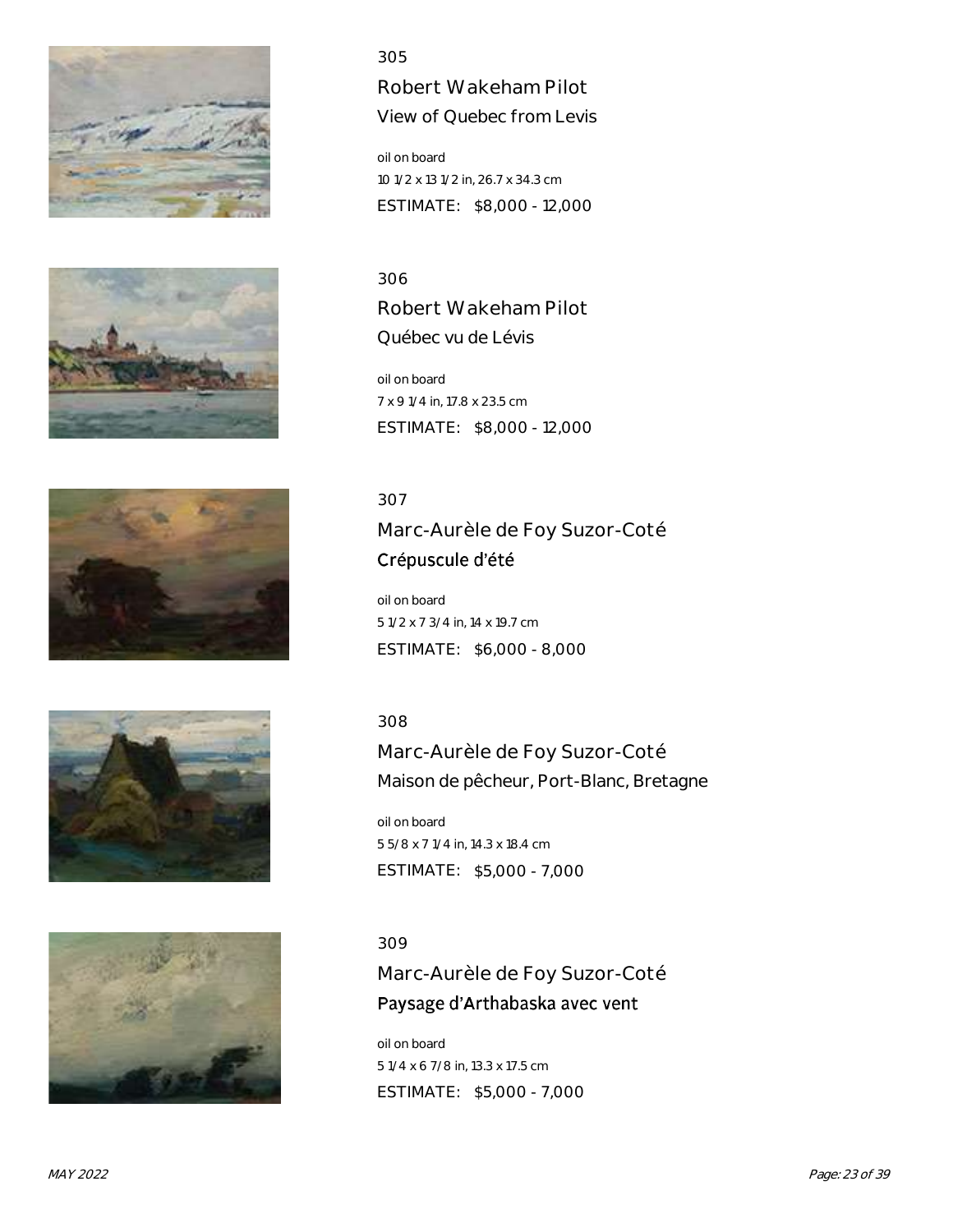









# Marc-Aurèle de Foy Suzor-Coté Paysage d'Arthabaska, PQ

oil on board 4 3/4 x 7 in, 12.1 x 17.8 cm ESTIMATE: \$4,000 - 6,000

## 311

Marc-Aurèle de Foy Suzor-Coté Dans mon atelier - nu

pastel on paper 10 1/4 x 12 1/8 in, 26 x 30.8 cm ESTIMATE: \$8,000 - 12,000

# 312

# Marc-Aurèle de Foy Suzor-Coté Crépuscule d'hiver, Québec

oil on board 5 1/4 x 6 7/8 in, 13.3 x 17.5 cm ESTIMATE: \$6,000 - 8,000

# 401

COZIC (Monic Brassard et Yvon Cozic) Pliage vert pomme à bande jaune

mixed media on paper 19 7/8 x 25 7/8 in, 50.5 x 65.7 cm ESTIMATE: \$1,500 - 2,500

402 Pierre Ayot Sortez vos mouchoirs

serigraph and textile 66 1/2 x 22 in, 168.9 x 55.9 cm ESTIMATE: \$1,500 - 2,500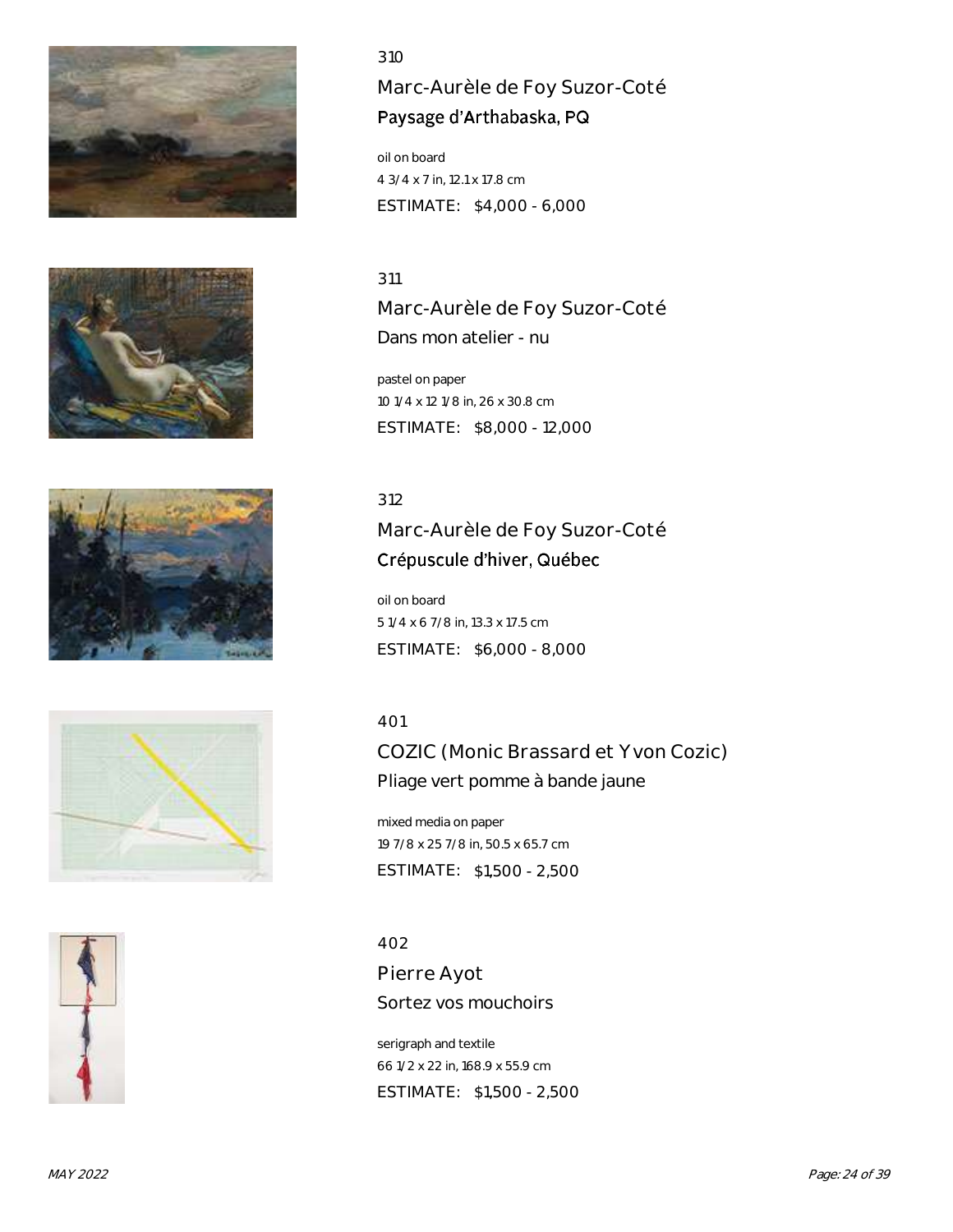

403 David Lloyd Blackwood Uncle Eli Glover Moving

etching and aquatint on paper 14 x 33 3/4 in, 35.6 x 85.7 cm ESTIMATE: \$5,000 - 7,000

## 404

David Lloyd Blackwood Aunt Mag Feltham on Bragg's Island

etching and aquatint 31 1/2 x 19 3/4 in, 80 x 50.2 cm ESTIMATE: \$3,000 - 5,000

405

David Lloyd Blackwood Island Funeral

etching and aquatint on paper 31 x 21 in, 78.7 x 53.3 cm ESTIMATE: \$4,000 - 6,000

406

Jack Hamilton Bush Untitled

colour silkscreen on paper 30 x 18 in, 76.2 x 45.7 cm ESTIMATE: \$5,000 - 7,000

#### 407

Alexander Colville Dead Seal

pen, ink, and acrylic on paper 6 x 12 in, 15.2 x 30.5 cm ESTIMATE: \$7,000 - 9,000







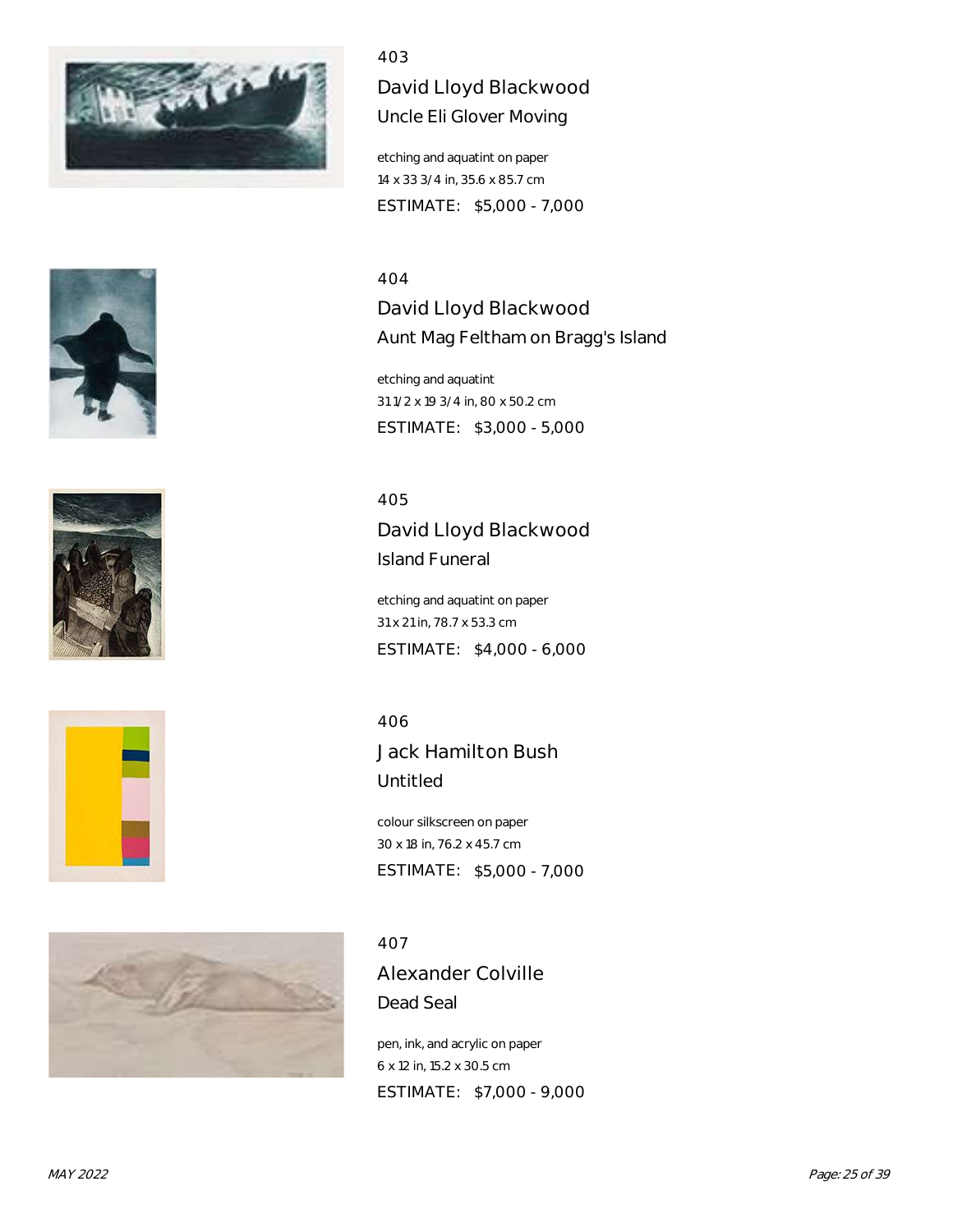









Marcelle Ferron Sans titre, années

mixed media on paper 11 1/2 x 8 in, 29.2 x 20.3 cm ESTIMATE: \$3,000 - 5,000

409 John Richard Fox Interior with Model

oil on canvas 40 1/2 x 22 1/2 in, 102.9 x 57.2 cm ESTIMATE: \$2,000 - 3,000

410 John Richard Fox Untitled - Interior

oil on canvas 30 x 24 in, 76.2 x 61 cm ESTIMATE: \$2,000 - 3,000

411

Jean Goguen Sans titre

watercolour and ink on paper 20 x 26 in, 50.8 x 66 cm ESTIMATE: \$2,000 - 3,000

#### 412

Thomas Sherlock Hodgson Annette's Ceramic Bottles #1

mixed media on board 16 1/2 x 26 in, 41.9 x 66 cm ESTIMATE: \$3,000 - 5,000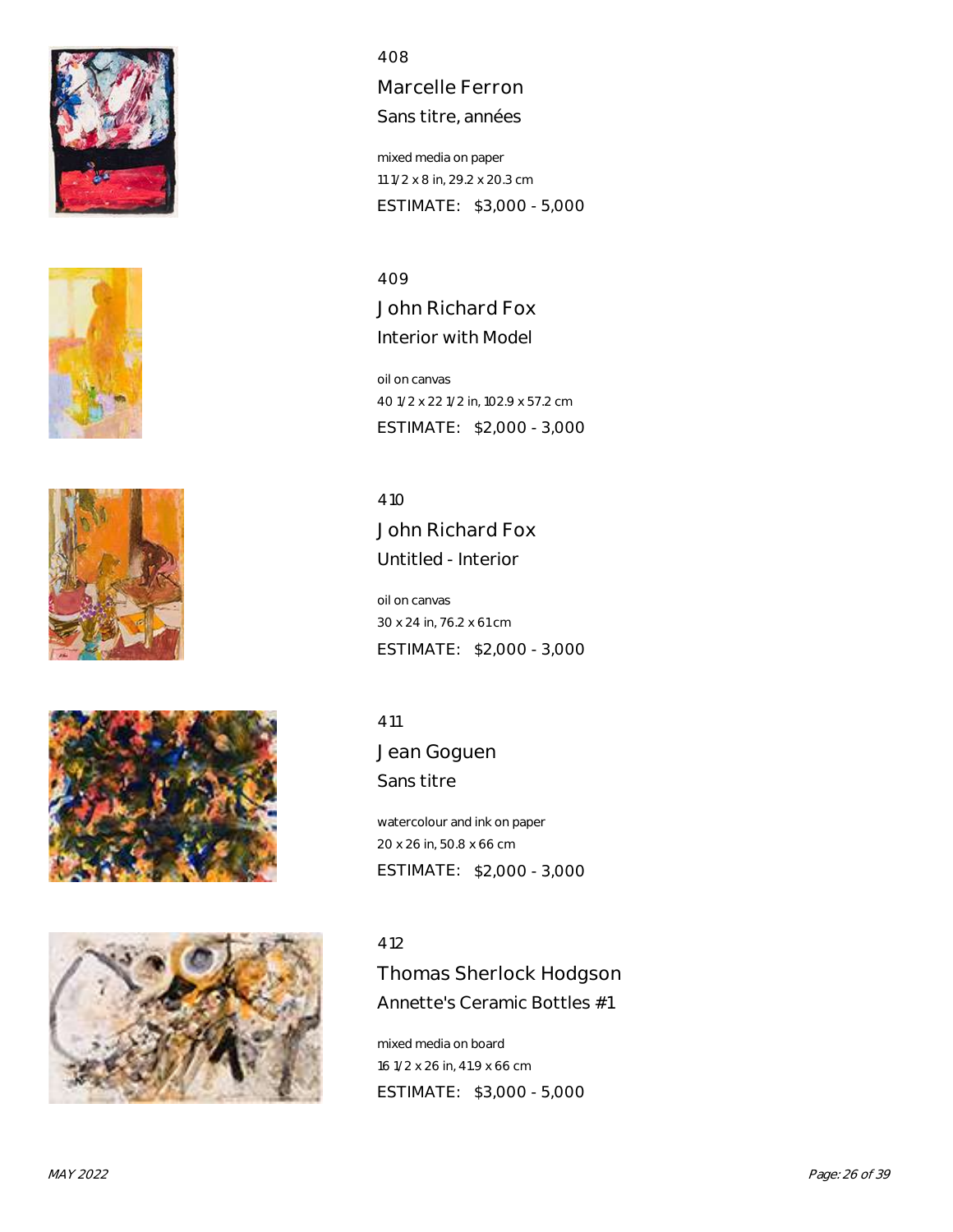









Thomas Sherlock Hodgson Untitled

mixed media on canvas 57 1/2 x 57 1/2 in, 146.1 x 146.1 cm ESTIMATE: \$8,000 - 12,000

414 Jean-Paul Jérôme La roche volcanique

charcoal and conte on paper 17 x 14 in, 43.2 x 35.6 cm ESTIMATE: \$2,000 - 3,000

415

Dorothy Knowles Green Forest

acrylic on canvas 8 x 10 in, 20.3 x 25.4 cm ESTIMATE: \$2,000 - 3,000

416

William Kurelek My Desk Top at School

mixed media on wood 13 x 23 1/2 in, 33 x 59.7 cm ESTIMATE: \$3,000 - 4,000

417

Doris Jean McCarthy Ferryland with Dorys

watercolour on paper 15 x 22 in, 38.1 x 55.9 cm ESTIMATE: \$3,000 - 5,000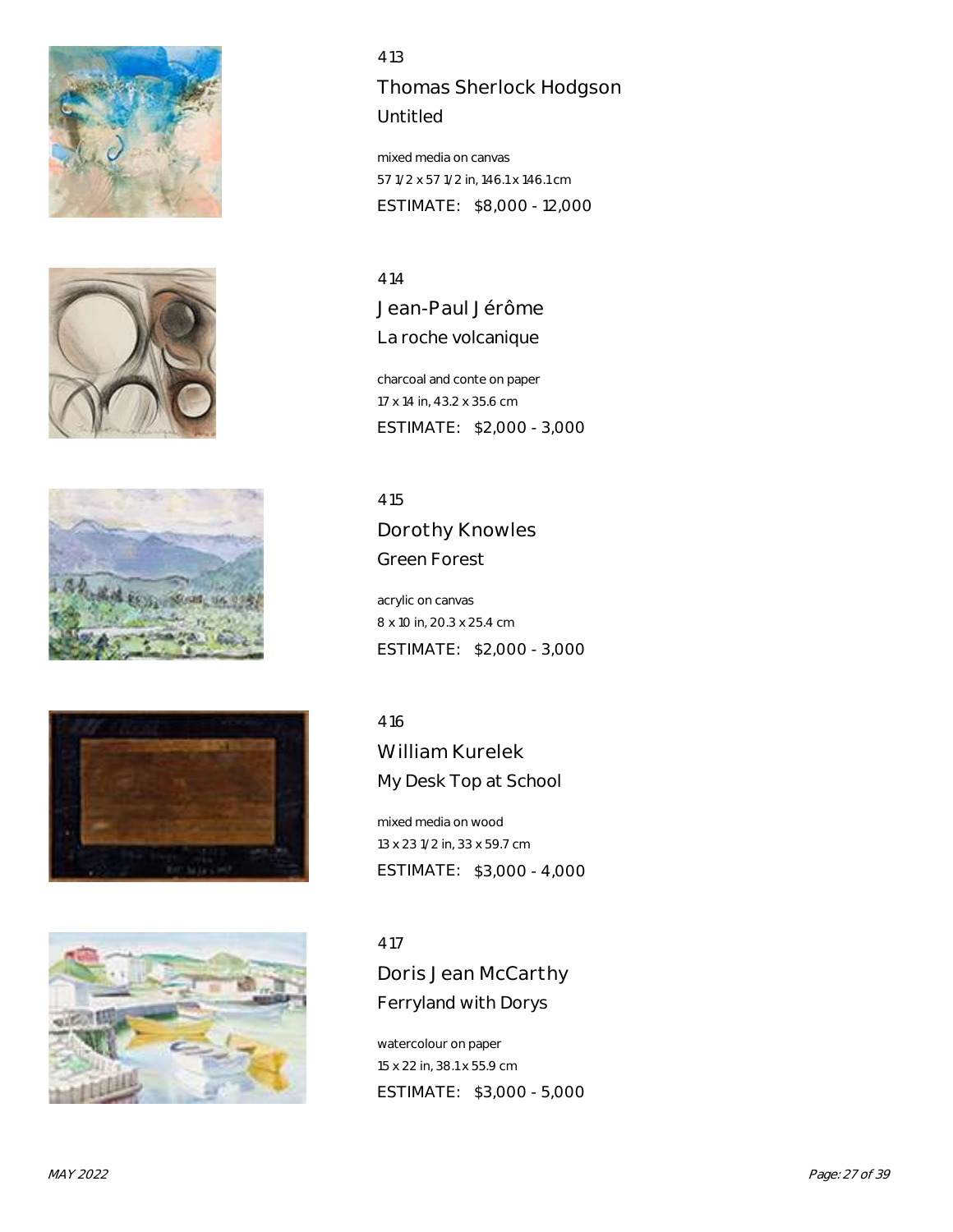









Guido Molinari Red Quantifier

serigraph on paper 40 1/4 x 29 in, 102.2 x 73.7 cm ESTIMATE: \$3,000 - 5,000

419 Guido Molinari Sans titre

serigraph on paper 26 x 40 in, 66 x 101.6 cm ESTIMATE: \$3,000 - 4,000

420 Kazuo Nakamura Twilight

watercolour on paper 14 1/2 x 20 in, 36.8 x 50.8 cm ESTIMATE: \$3,000 - 5,000

421

David Gerry Partridge **Excavation** 

wood and nails on board 36 1/2 x 36 1/2 in, 92.7 x 92.7 cm ESTIMATE: \$2,000 - 4,000

422

Joseph Francis (Joe) Plaskett Painter by Window #8 (Standing)

oil on canvas 24 x 18 in, 61 x 45.7 cm ESTIMATE: \$2,500 - 3,500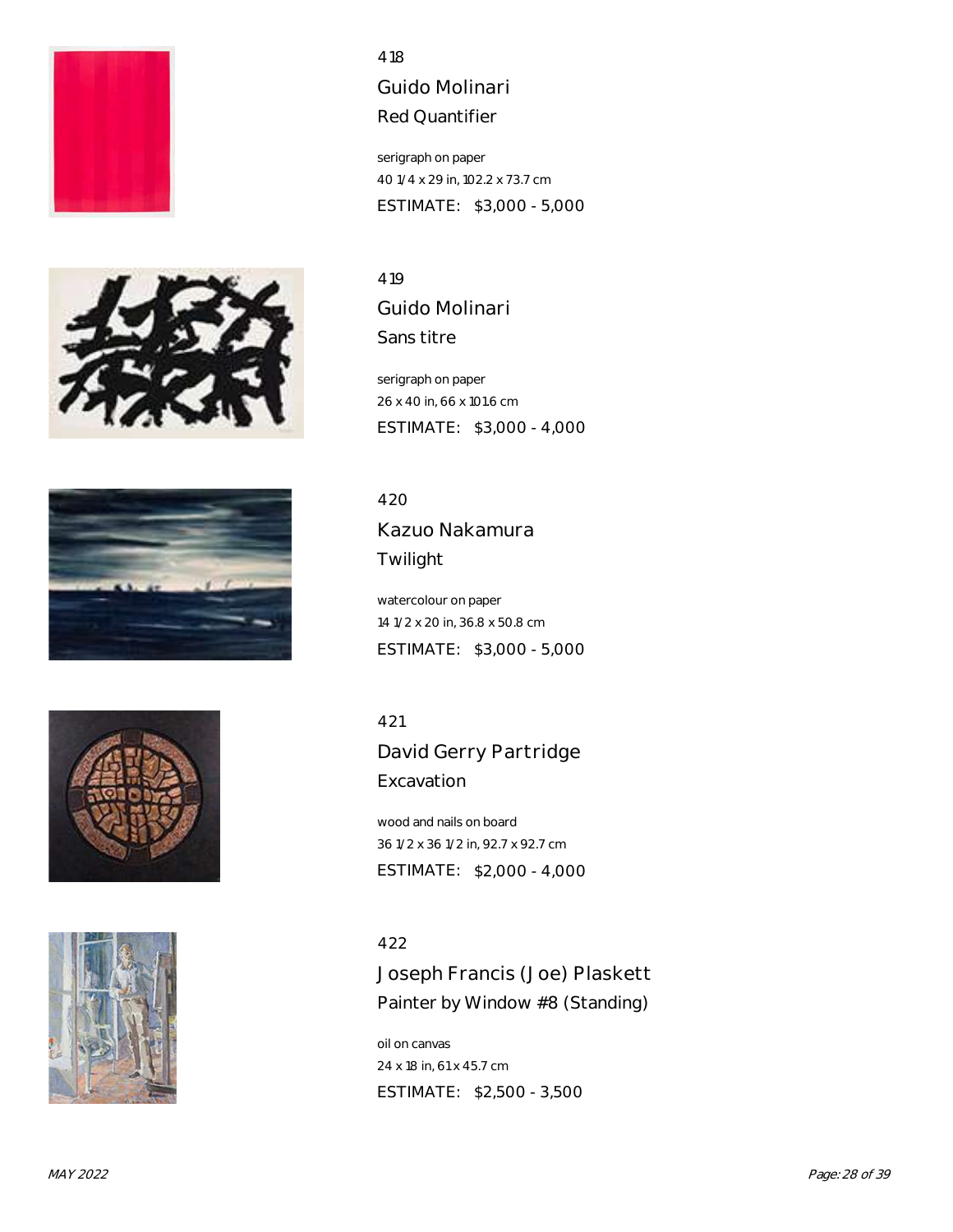









Joseph Francis (Joe) Plaskett Still Life

oil on canvas 47 x 23 in, 119.4 x 58.4 cm ESTIMATE: \$4,000 - 6,000

#### 424

Joseph Francis (Joe) Plaskett Approaching Storm

pastel on paper 19 x 23 in, 48.3 x 58.4 cm ESTIMATE: \$1,000 - 1,500

#### 425

Joseph Francis (Joe) Plaskett First Lutheran Church

pastel on paper 18 x 22 in, 45.7 x 55.9 cm ESTIMATE: \$1,000 - 1,500

# 426

Christopher Pratt The Raven

silkscreen on paper 16 3/4 x 37 1/4 in, 42.5 x 94.6 cm ESTIMATE: \$5,000 - 7,000

#### 427

Jean Paul Riopelle Feuilles #1

lithograph on paper 24 x 44 in, 61 x 111.8 cm ESTIMATE: \$2,000 - 3,000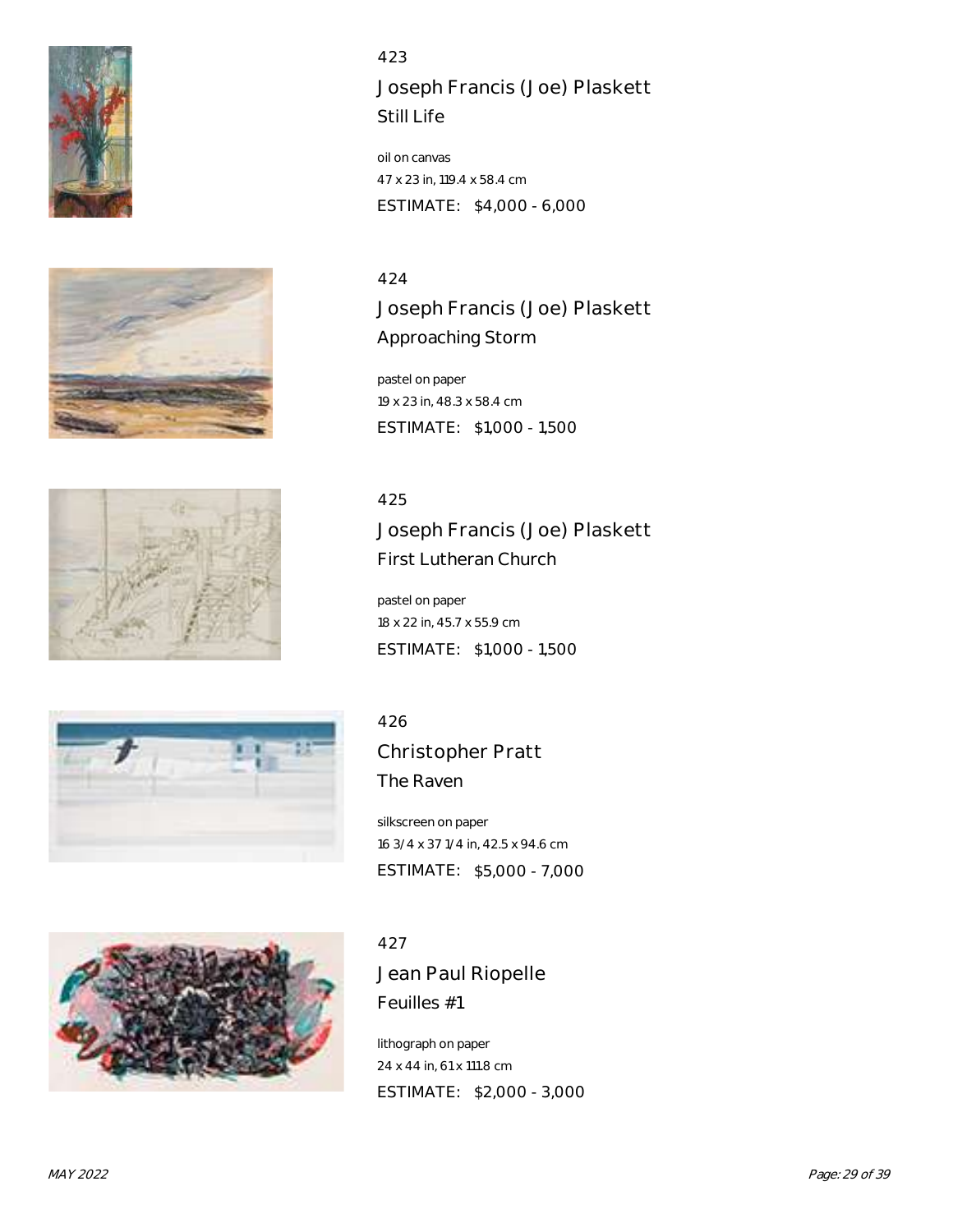









428 William Goodridge Roberts Still Life

oil on board 25 x 32 in, 63.5 x 81.3 cm ESTIMATE: \$8,000 - 10,000

429 William Goodridge Roberts Still Life

oil on board 4 x 6 in, 10.2 x 15.2 cm ESTIMATE: \$6,000 - 8,000

430 Allen Sapp Planting Potatoes

acrylic on canvas 16 x 12 in, 40.6 x 30.5 cm ESTIMATE: \$2,000 - 3,000

431

Allen Sapp Grandmother Combing Hair

acrylic on canvas 18 x 24 in, 45.7 x 61 cm ESTIMATE: \$3,000 - 4,000

432 Jack Leonard Shadbolt Fish

mixed media on paper 15 1/2 x 22 1/2 in, 39.4 x 57.2 cm ESTIMATE: \$4,000 - 5,000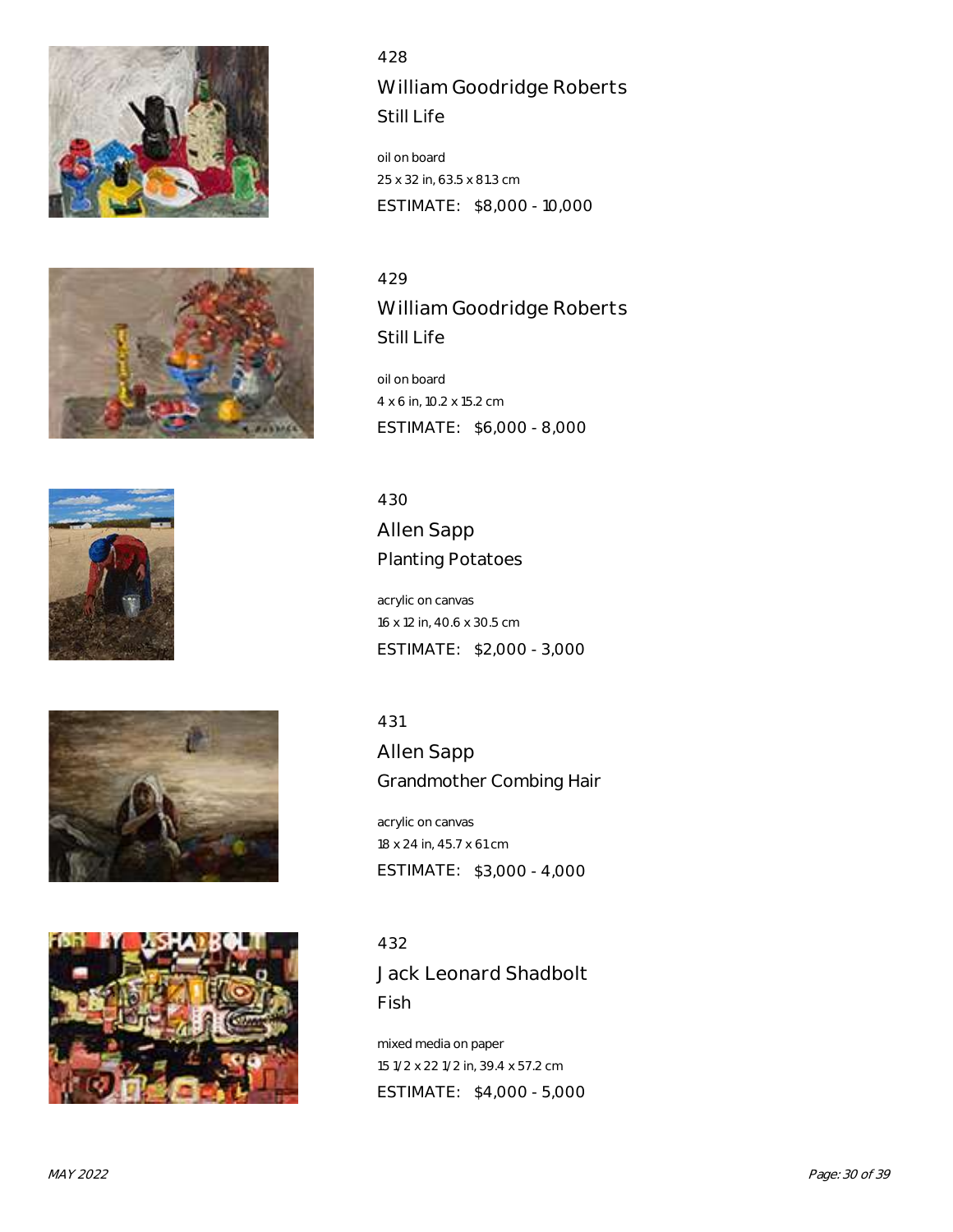









433 Arthur Shilling Sleeping Girl

oil on board 16 x 24 in, 40.6 x 61 cm ESTIMATE: \$3,000 - 5,000

434 Arthur Shilling Portrait

oil on canvas board 18 x 14 in, 45.7 x 35.6 cm ESTIMATE: \$2,500 - 3,500

435 Michael James Aleck Snow Untitled

ink wash on paper 13 1/2 x 9 in, 34.3 x 22.9 cm ESTIMATE: \$1,000 - 1,500

436

Takao Tanabe The Land, Sketch Y-74

acrylic on canvas 16 x 20 in, 40.6 x 50.8 cm ESTIMATE: \$5,000 - 7,000

437

Takao Tanabe Venice, The Grand Canal

ink and pastel on paper 12 1/2 x 19 in, 31.8 x 48.3 cm ESTIMATE: \$2,000 - 3,000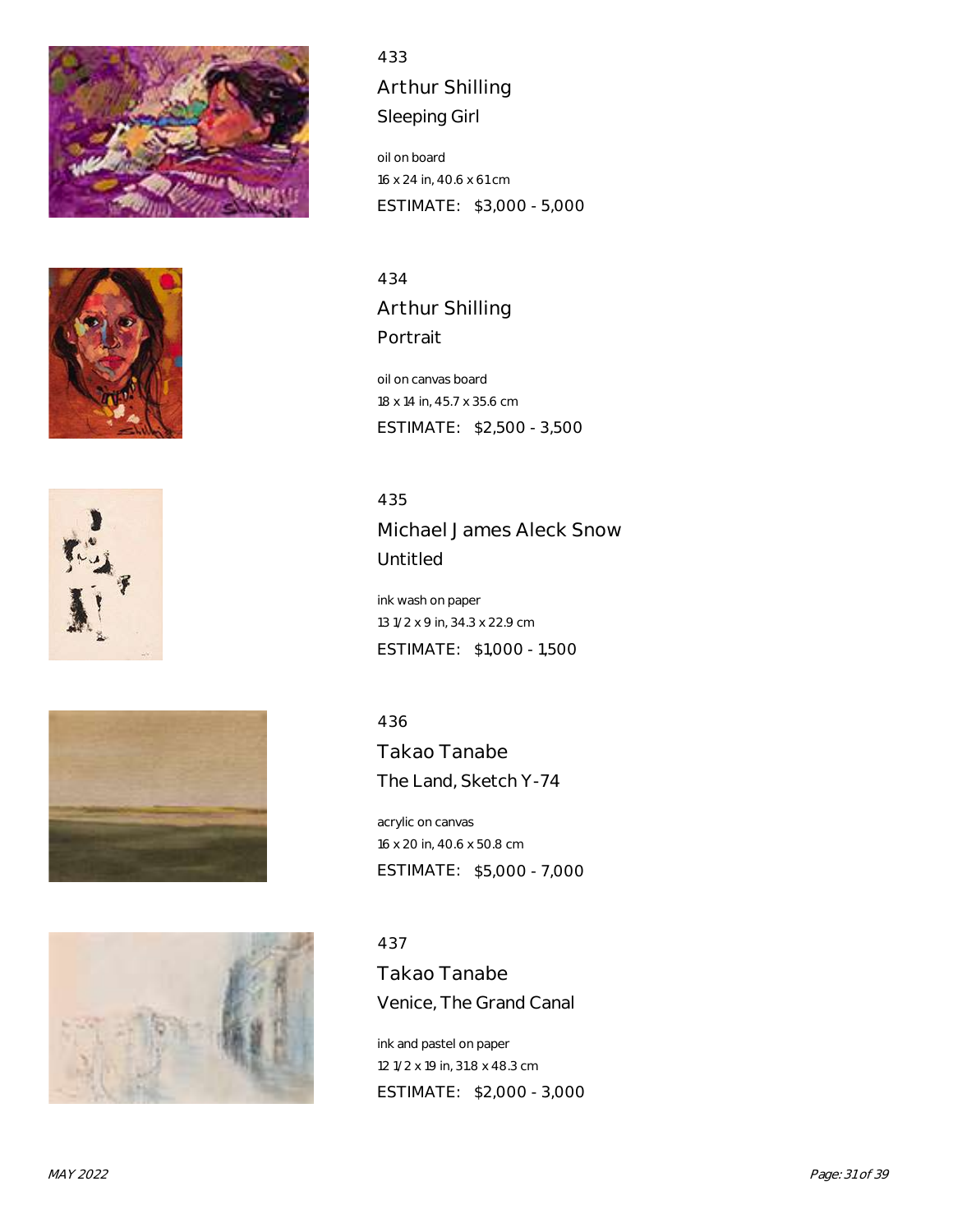









Fernand Toupin Falaise au couchant

mixed media on card 8 x 6 1/2 in, 20.3 x 16.5 cm ESTIMATE: \$1,500 - 2,000

439 Claude Tousignant Sans titre

watercolour on paper 8 1/4 x 10 3/4 in, 21 x 27.3 cm ESTIMATE: \$3,000 - 4,000

440 Claude Tousignant Sans titre

gouache on paper 9 3/4 x 12 3/4 in, 24.8 x 32.4 cm ESTIMATE: \$5,000 - 7,000

#### 441

Anthony Morse (Tony) Urquhart The Shadow

oil on canvas 31 1/2 x 49 3/4 in, 80 x 126.4 cm ESTIMATE: \$2,500 - 3,500

501 Michael Abraham Silver and Gold

oil on canvas 49 x 38 in, 124.5 x 96.5 cm ESTIMATE: \$3,000 - 5,000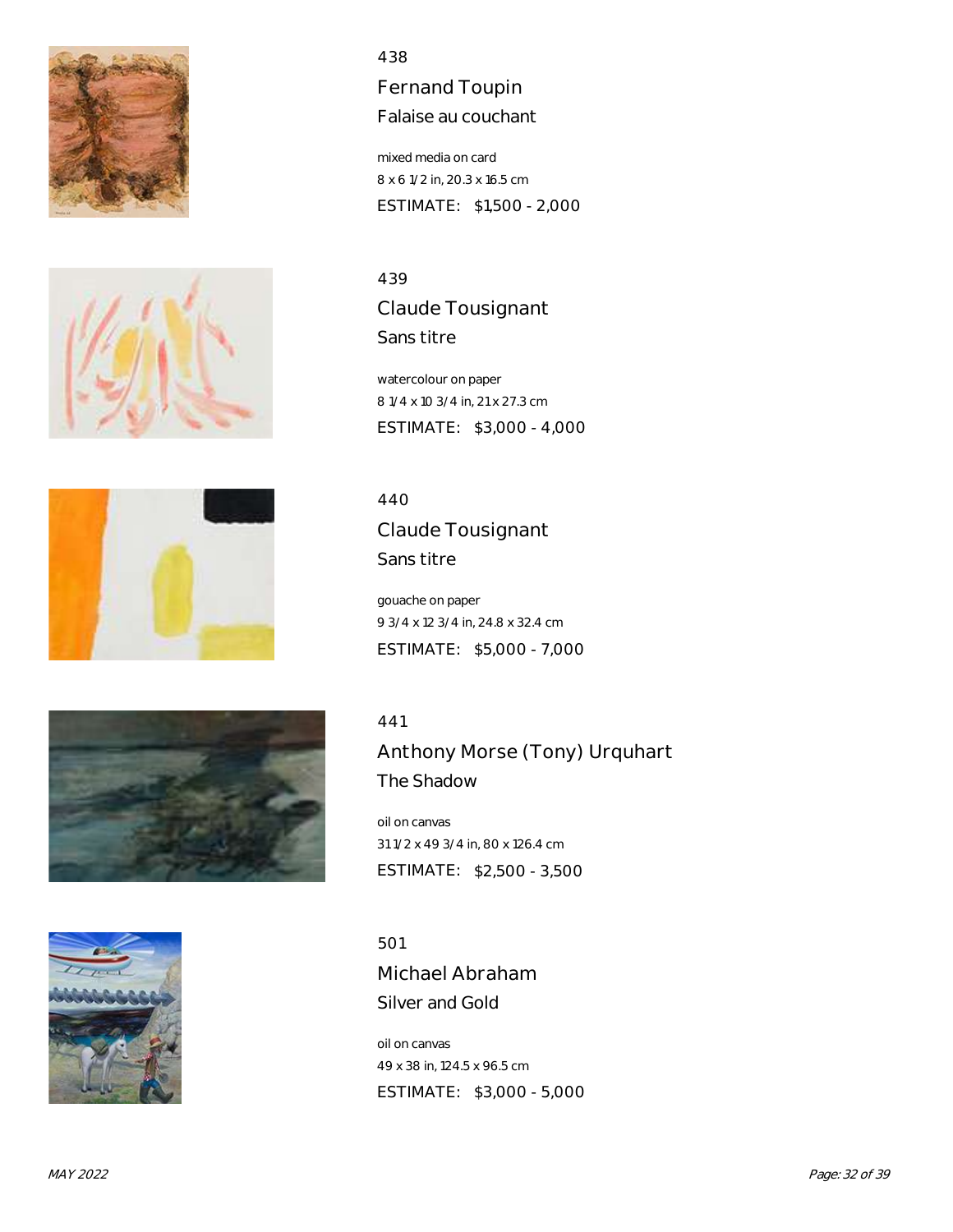









Peter Noel Lawson (Winterhalter) Aspell King of Zanzibar III

oil on canvas 40 x 31 in, 101.6 x 78.7 cm ESTIMATE: \$3,000 - 5,000

#### 503

Peter Noel Lawson (Winterhalter) Aspell Queen of Zanzibar III

oil on canvas 40 x 31 in, 101.6 x 78.7 cm ESTIMATE: \$3,000 - 5,000

504

Peter Noel Lawson (Winterhalter) Aspell Little Dancer

oil on canvas 60 x 42 1/2 in, 152.4 x 107.9 cm ESTIMATE: \$3,500 - 4,500

# 505

Peter Noel Lawson (Winterhalter) Aspell The Imprisoned Dwarf

oil on canvas 60 x 42 1/2 in, 152.4 x 107.9 cm ESTIMATE: \$4,000 - 6,000

# 506

Ronald (Ron) William Bolt Last Light, Smoke Creek (Algonquin Park)

oil on canvas 36 x 48 in, 91.4 x 121.9 cm ESTIMATE: \$3,000 - 5,000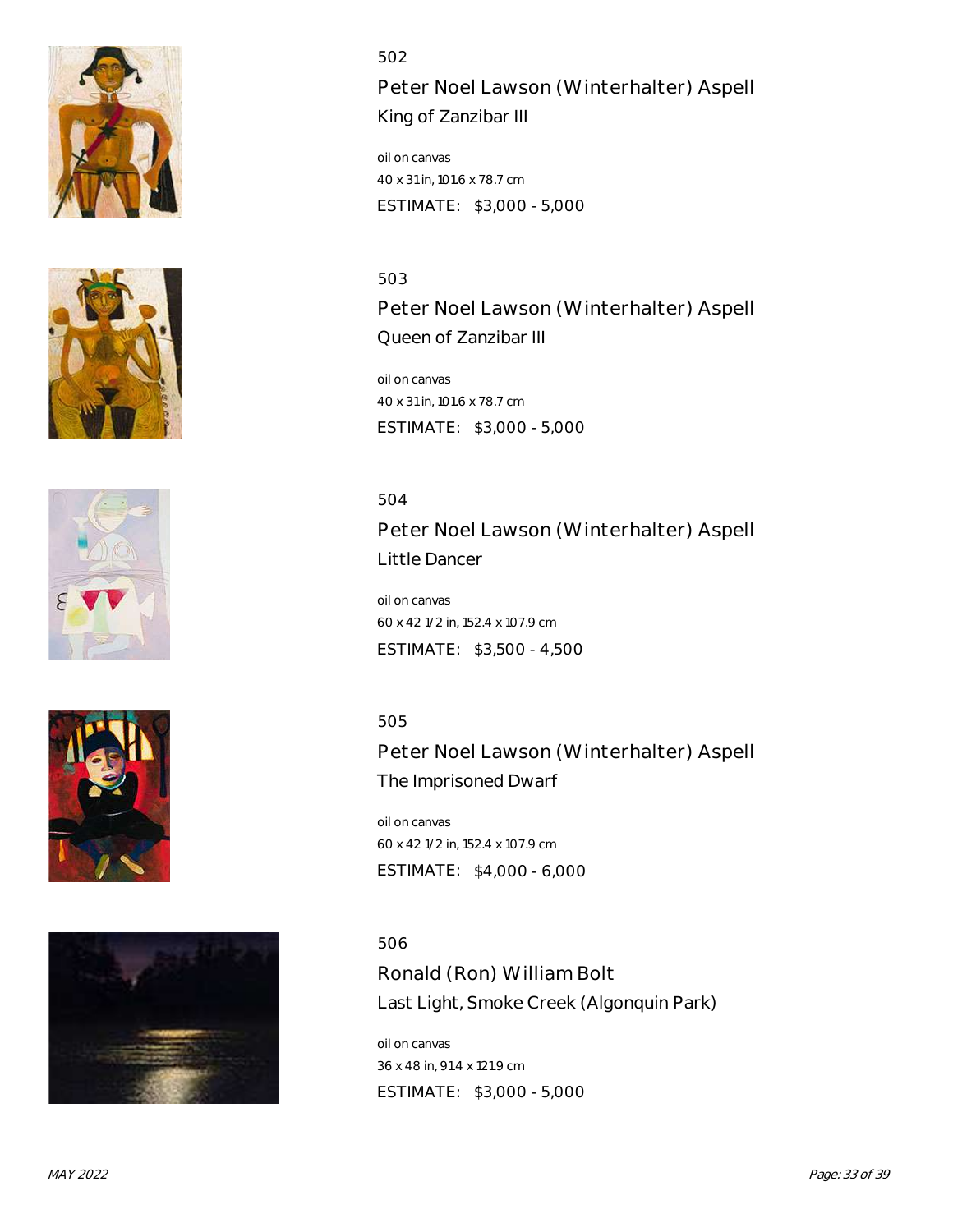

507 Edward Burtynsky Pivot Irrigation #14, High Plains, Texas Panhandle, USA

chromogenic print 34 x 96 in, 86.4 x 243.8 cm ESTIMATE: \$12,000 - 16,000









508 Douglas Coupland

Pictures of Jesus

mixed media collage 10 x 15 1/2 in, 25.4 x 39.4 cm ESTIMATE: \$2,000 - 3,000

509

Yuri Dojc Love Letter to Steichen

digital photographic print 29 x 21 in, 73.7 x 53.3 cm ESTIMATE: \$1,000 - 2,000

510

Robert Flack Glacial Tears

chromogenic print 39 x 30 in, 99.1 x 76.2 cm ESTIMATE: \$2,500 - 3,500

511 Robert Flack Ecstatic Vortices

chromogenic print 39 x 30 in, 99.1 x 76.2 cm ESTIMATE: \$2,500 - 3,500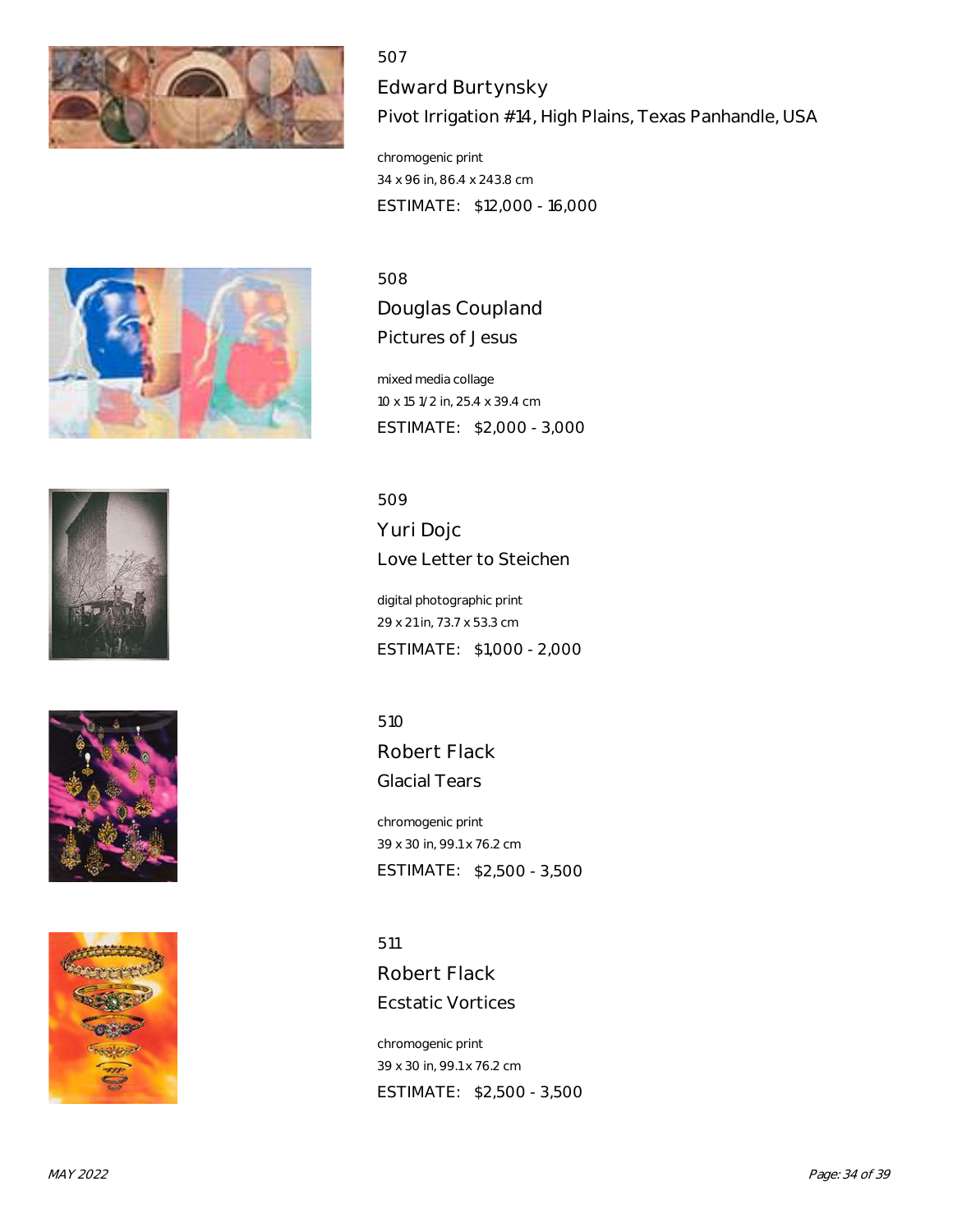









Robert Flack

Love Mind

chromogenic print 16 x 20 in, 40.6 x 50.8 cm ESTIMATE: \$1,500 - 2,500

513 Graham Gillmore Untitled (Two Good Horses)

oil and enamel on board 66 x 60 in, 167.6 x 152.4 cm ESTIMATE: \$8,000 - 12,000

514 John Hartman Whitefish Island

oil on canvas 48 x 54 in, 121.9 x 137.2 cm ESTIMATE: \$8,000 - 10,000

515

Wanda Koop Sightlines

acrylic on paper 22 1/2 x 35 in, 57.2 x 88.9 cm ESTIMATE: \$4,000 - 6,000

#### 516

Wanda Koop Newfoundland Series

series of 10 acrylic on boards 8 x 10 in, 20.3 x 25.4 cm ESTIMATE: \$15,000 - 20,000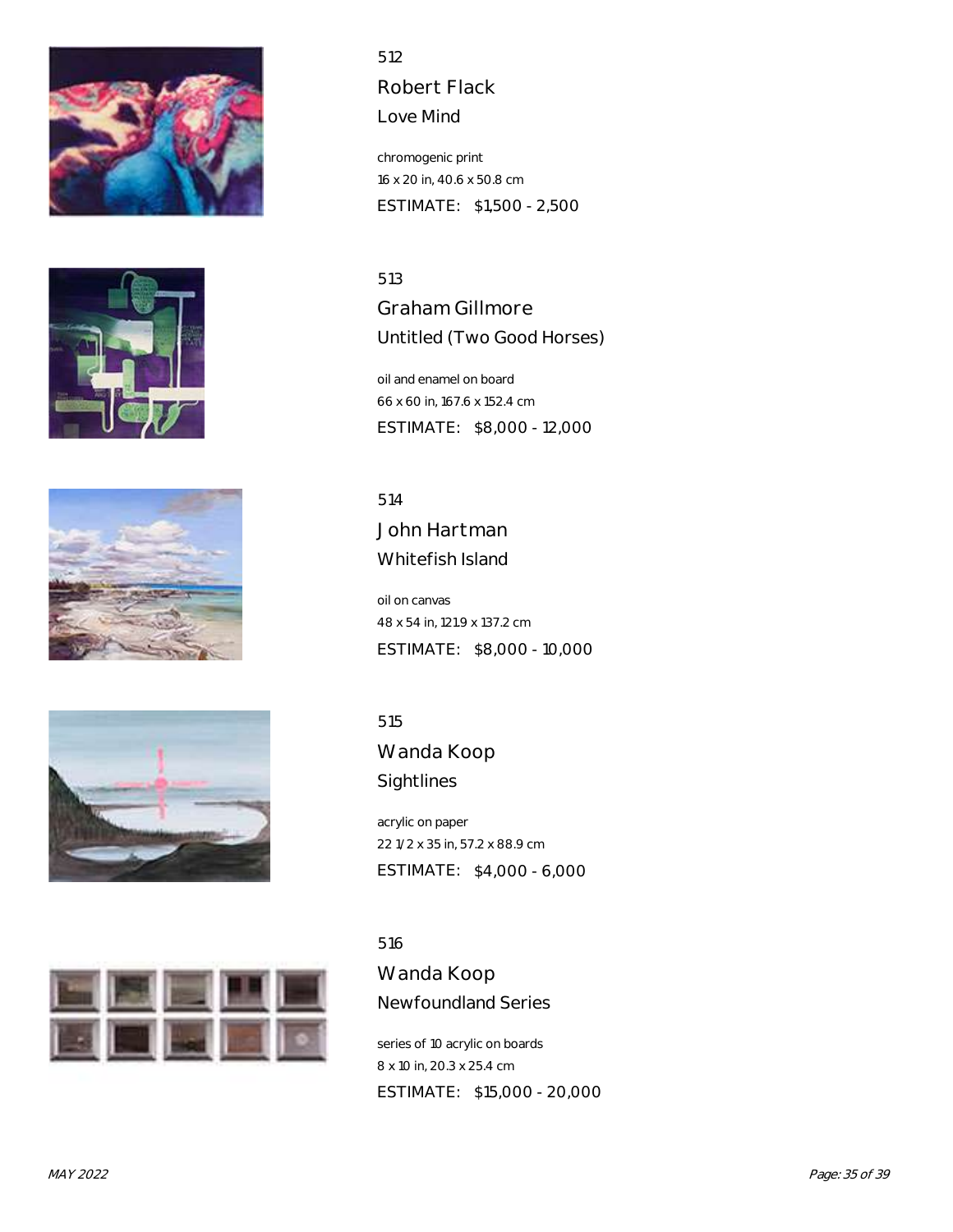









Serge Lemonde Les vagues gravitationnelles

acrylic and graphite on board 43 x 52 in, 109.2 x 132.1 cm ESTIMATE: \$3,000 - 4,000

#### 518

Scott McFarland Spraying, Norman Whaley Applying Aphid Solution

digital chromogenic print 40 x 48 in, 101.6 x 121.9 cm ESTIMATE: \$3,000 - 5,000

519 Greg Murdock After Glow

mixed media on board 48 x 48 in, 121.9 x 121.9 cm ESTIMATE: \$2,500 - 3,500

520

Greg Murdock Solstice Passage

mixed media on board 72 x 24 in, 182.9 x 61 cm ESTIMATE: \$3,000 - 5,000

521

Ross Penhall Glowing Box with Gerbera

oil on canvas 34 x 36 in, 86.4 x 91.4 cm ESTIMATE: \$4,000 - 6,000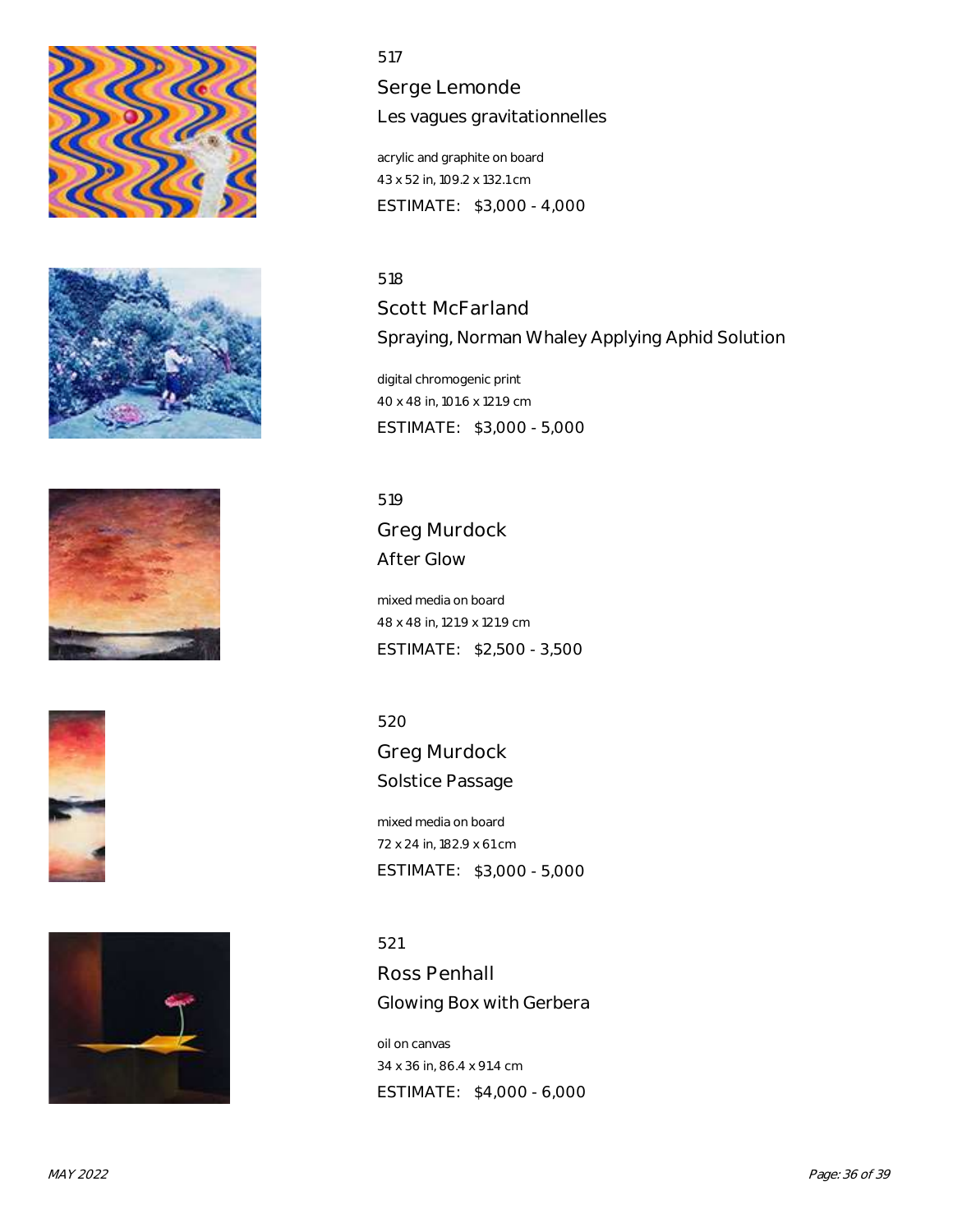

Ross Penhall Forest and Field II, 53 Trees

oil on board diptych 12 x 120 in, 30.5 x 304.8 cm ESTIMATE: \$6,000 - 8,000

# 523

John Scott Figures Holding a House

acrylic on poster 18 x 24 in, 45.7 x 61 cm ESTIMATE: \$1,000 - 1,200

524 John Scott Pointing Figure

mixed media on paper 18 x 24 in, 45.7 x 61 cm ESTIMATE: \$1,000 - 1,500

525

John Scott Standing Figure / Figure (verso)

double-sided acrylic on paper 24 x 18 in, 61 x 45.7 cm ESTIMATE: \$1,000 - 1,200

526 Gordon Appelbe Smith Untitled

mixed media on canvas 31 x 21 in, 78.7 x 53.3 cm ESTIMATE: \$8,000 - 12,000







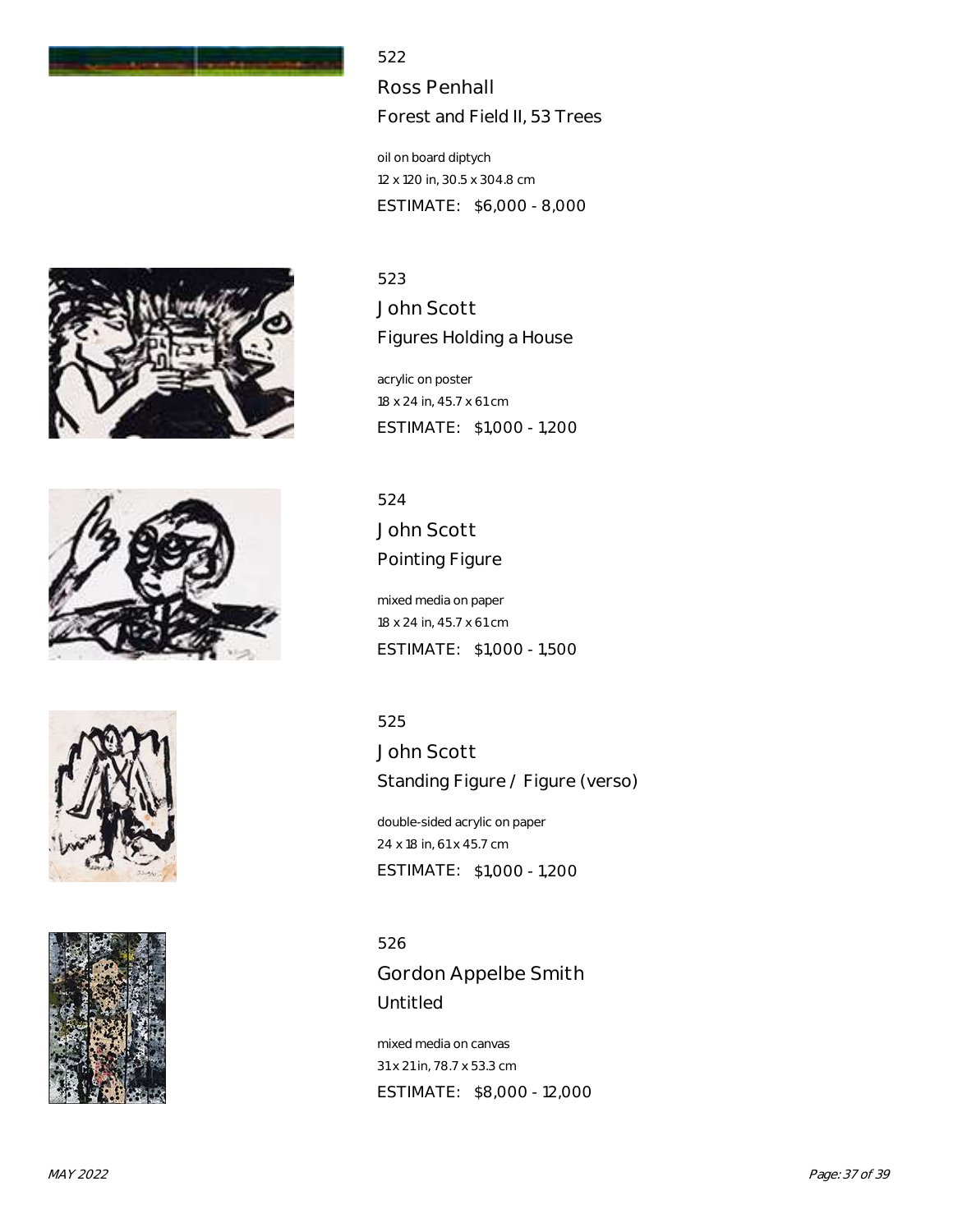









527 Michael Smith Missisquoi

acrylic on canvas 64 x 76 in, 162.6 x 193 cm ESTIMATE: \$3,000 - 4,000

#### 528

Carol Stewart White Cosmos, White Table II

acrylic on canvas 60 x 84 in, 152.4 x 213.4 cm ESTIMATE: \$3,000 - 4,000

529 Monica Tap Exit 299

oil on canvas 60 x 70 in, 152.4 x 177.8 cm ESTIMATE: \$2,500 - 3,500

530

David Urban False Corner

oil on canvas 84 x 78 in, 213.4 x 198.1 cm ESTIMATE: \$5,000 - 7,000

531 Jan Wade Afro Soul Catcher

mixed media and wood sculpture 30 x 18 x 2 1/2 in, 76.2 x 45.7 x 6.3 cm ESTIMATE: \$2,000 - 3,000